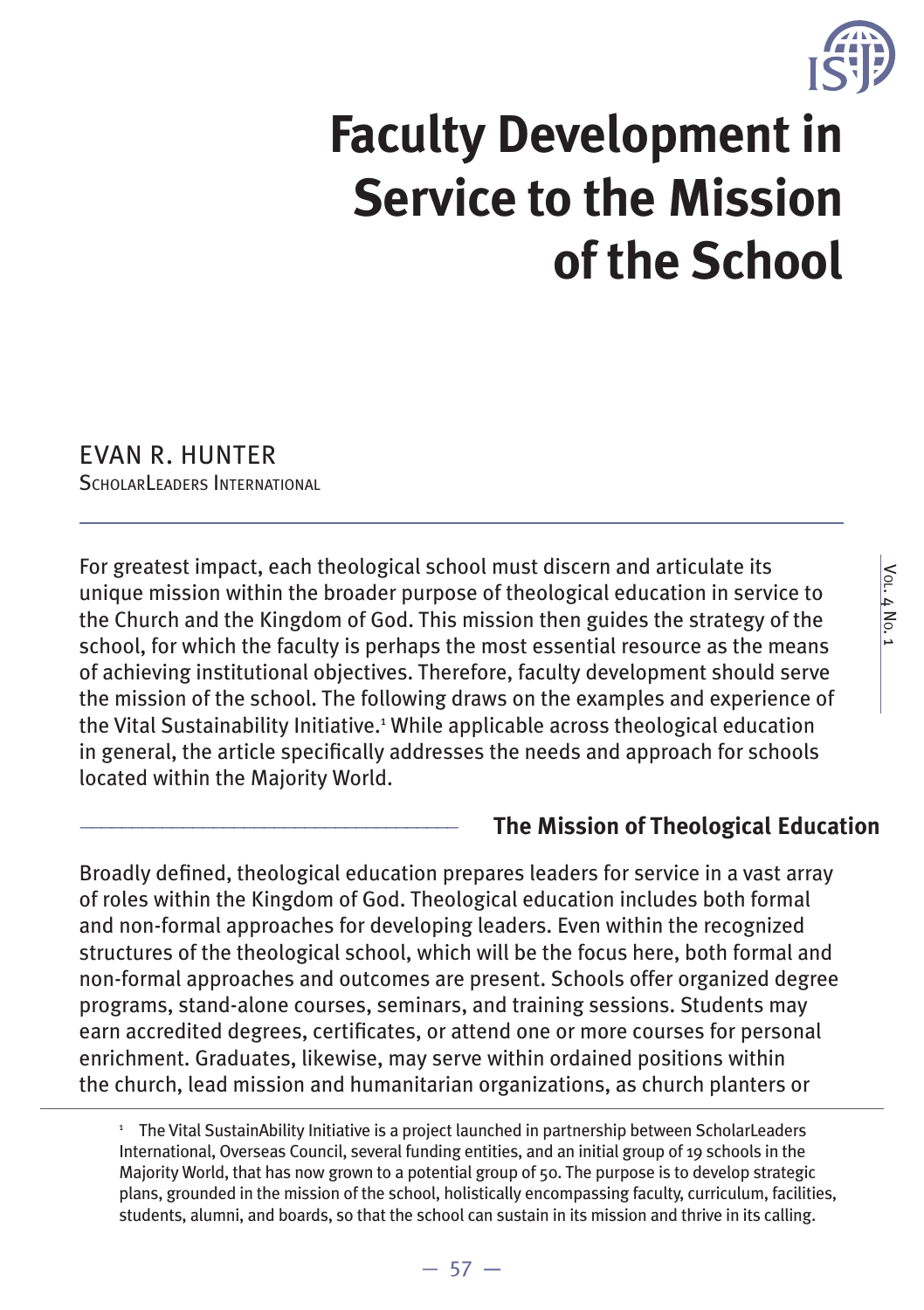other entrepreneurial ministries, and serve as Christian leaders located within the workplace and society.

Given the breadth of engagement and outcomes, the literature unsurprisingly defines the purpose of theological education in several ways. Kelsey (1992) defines the ultimate aim of theological education to know God truly. Cobb and Hough (1985) focus on the outcome of developing thoughtful practitioners who combine the intellectual and academic aspects with the development of character and ministerial skills needed to lead and serve God's people. Most schools endeavor to integrate knowledge (head), spirituality (heart), and skills (hands) in ways that equip graduates for Christian service.

Drawing on Tertullian's famous question, what has Jerusalem to do with Athens, writers have used the metaphor of cities to express the tension found in the mission of the school as it spans the gap between theory and practice and between the academy and the church. Kelsey promotes a view of theological education situated between the Greek idea of *paideia* found in character formation and wisdom (Athens), and the German notion of *Wissenschaft* expressed in scientific knowledge (Berlin). Pazmino (1997) and Banks (1999) repeat Tertullian with Jerusalem as the place of worship, devotion, and service to the church. Cheeseman (2018) introduces Edgar (2015) and a fourfold pattern of locations that adds Geneva (confessional) to Athens (classical), Berlin (vocational), and Jerusalem (missional) as descriptors of theological education (2018, loc. 1191). Further global cities like Kiev, Lagos, Medellin, or Bangalore might introduce an array of contexts that demonstrate the breadth of expression in Christianity that stretches beyond the historical confines of Western civilization. Such demarcations also remind us that the mission of the school integrates the task of education while also engaging the particular context in which the school operates, recognizing that technology potentially extends the reach of a school beyond its geographical boundaries.

The theological school, therefore, has an essential role to play within the mission of the Church. Describing the role of theological schools in Africa, Paul Bowers refers to them as "the backbone of organized evangelicalism in Africa" (2007, 2). The critical spinal role extends beyond one continent to virtually every location of the church, embodying the oft-quoted theme that "as the seminary goes, so goes the church."

Within the Vital SustainAbility Initiative, the mission of the theological school has been defined through its two primary contributions to the church and society, namely the formation of leaders for Christian service and the cultivation of prophetic voice that reflects biblically, theologically, and missionally on issues facing the Church and society. The language of formation encompasses a holistic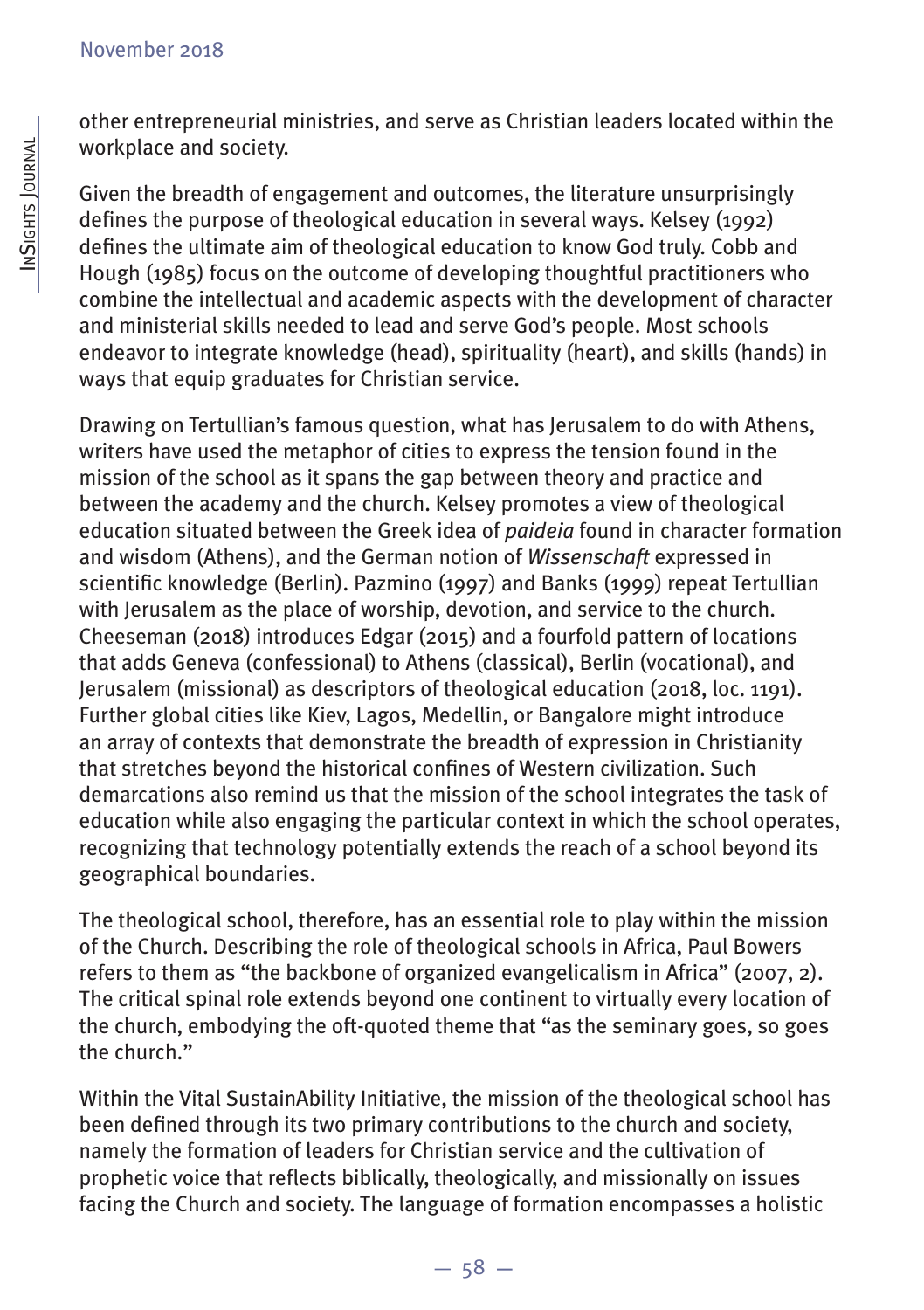

approach that goes significantly beyond academic instruction. Formation includes the loci of Jerusalem and Geneva, developing Christian character, ministerial skills, and the cultivated habits of discipleship, accomplished within a community of faith. Defining the outcome as service recognizes that the graduate may take on a myriad of ministerial roles including, but not limited to, pastoral vocations. Fundamentally, institutions do not merely produce and confer degrees, but instead, they form women and men who will serve God's purposes throughout the Kingdom.

While the church in the West may seem increasingly marginalized in influence the growth of the church globally has led to a greater interest in the importance and interest in the role of theological education in forming leaders for the mission of the Church (cf. Jenkins 2002; Walls 2002, Wahl 2013). The reach of the school extends to the world through alumni, and then even further through the congregations, ministries, and spheres of influence touched by those Christian leaders. The recently published *Africa Leadership Study* illustrates the impact of well-formed leaders in that more than half of the respondents in both Kenya and the Central African Republic listed a pastor, by name, as a person of personal influence outside of their immediate families. Furthermore, more than two-thirds of the respondents believe that churches have a significantly influential role in the lives of believers and in society as a whole (2016, 3-4). Therefore, the development leaders for the church is an important task.

The second component of this two-fold mission of the institution lies in the cultivation and exercise of prophetic voice. Kelsey provocatively writes that the theological school must simultaneously be "about," "with," "for," and "against" the church (1992, 207). The school serves the church and must be intimately connected with the needs and aims of the local bodies for which it prepares servants and members. However, as Cannell describes, the church is not always clear on what it wants or on how what it wants aligns with what it really needs (2006, 119). The theological school, and specifically the faculty of the theological school, is uniquely called and equipped to guide the Church in theological reflection, biblical exhortation, and the task of edification. Therefore, the theological school must also speak bold truth to the church and society. In scripture, the prophet assumes this role – speaking forth God's truth. Because it is engaged as a part of the Church in society, the school should be able to identify issues, develop responses, and empower God's people for the task of God's redeeming work in society. At times, this calling may also mean standing "against" the Church in the sense of calling out error, or challenging complacency, or exhorting action in keeping with God's word. Those who seek temporal power, wealth, or claim novel teachings directly from God have, at times, misappropriated the title and task of the prophet. However, for the theological school, prophetic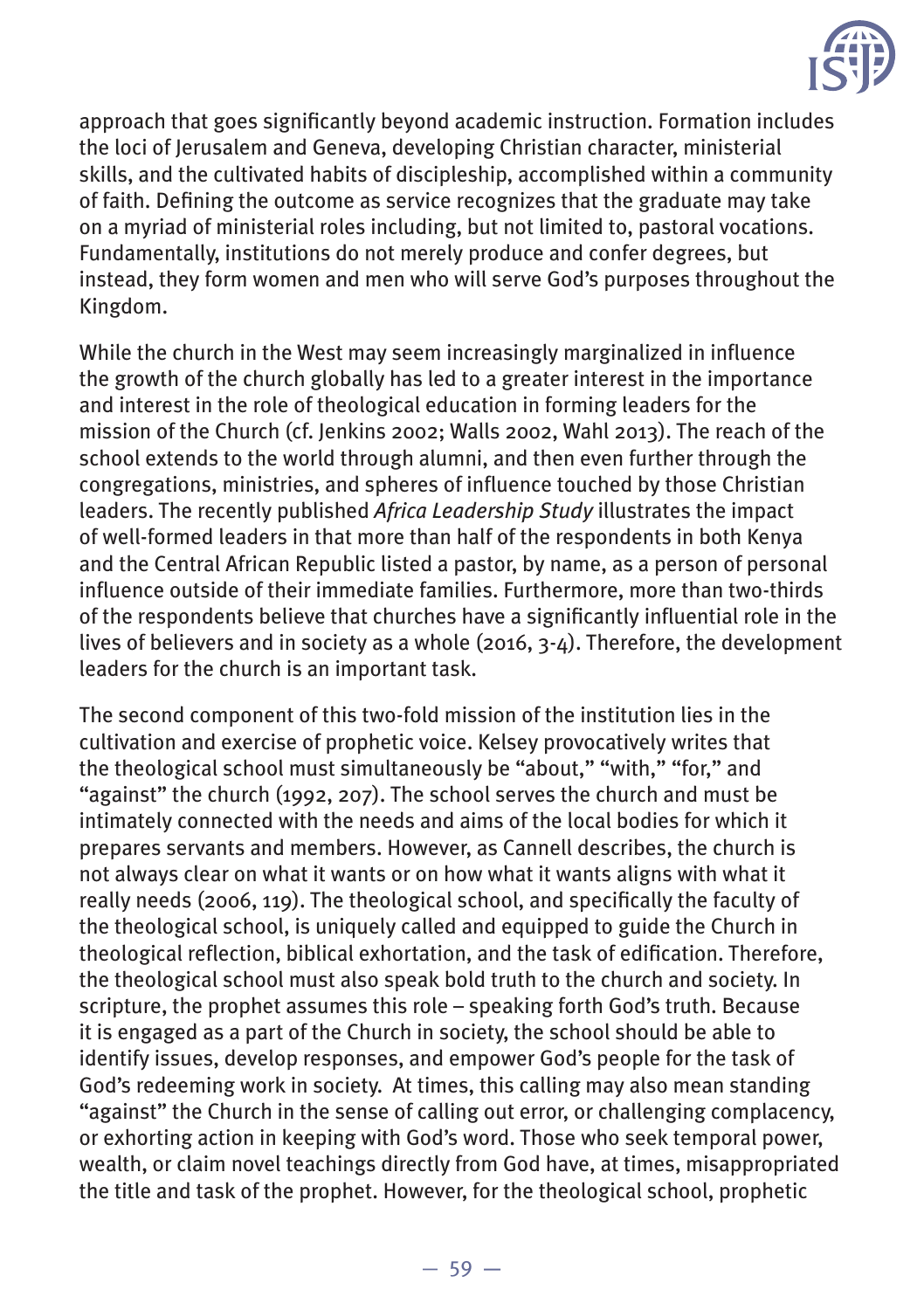voice is rooted deeply in the word of God, in response to the needs and issues of the immediate context – whether within the church or across broader society.

While the most pervasive reach will come through the women and men formed for Christian service, many of whom will in turn shepherd and disciple the laity as active Christian witness in society, the institution also has an opportunity to speak directly to specific issues facing society. In the development, empowerment, and exercise of prophetic voice, theological schools employ their unique resources of research skills, critical analysis, and theological reflection in service to the church and society. Cannell amplifies Moltmann and Wolf declares that authentic theology must always extend beyond the walls of the institution and make an impact on society (2006, 57). In many parts of the world, this engaged approach is part of a more holistically integrated worldview. For example, Weanzana notes that many Africans, like others across the Majority World, actively reject a dichotomy between the "so-called spiritual needs and physical needs or social needs. For many Africans, the presence of God in their midst should be manifest in a concern for human flourishing that includes health, peace, security, and prosperity" (2017, 109). The school forms leaders who act as the hands and feet of the gospel in this mission but also has a calling, and even obligation, to help the church speak prophetically to such pressing issues in society.

Each school defines its mission and approach within the two-fold calling of the school. The school determines the degrees, program offerings, curricula, and areas of study through which they will form leaders for Christian service. Whether through extension-site based part-time training for full-time pastors in Sri Lanka, or a formal research doctorate in Ghana, or a Saturday morning program for lay leaders in Colombia, schools determine how they will develop leaders, equipping them for Christian service. At the same time, schools can also assess the most pressing issues facing the Church in a particular context and take the lead in developing theologically reflective prophetic responses.

#### **The Importance of Faculty Development \_\_\_\_\_\_\_\_\_\_\_\_\_\_\_\_\_\_\_\_\_\_\_\_\_\_\_\_\_\_\_\_\_\_\_**

The institution must develop many resources to accomplish its localized expression of the broader mission of theological education. Schools need appropriate facilities, technological capabilities, library holdings, curriculum, and even marketing and alumni mobilization. However, the faculty remains the most essential resource for achieving that mission. Faculty members, of course, teach classes, lead seminars, and develop curricula. They also mentor students, model Christian leadership and service, and inspire future generations of pastors, missionaries, evangelists, and theologians. They equip Christian business leaders with a scriptural worldview that promotes honesty and justice in the workplace. Through research and writing, they help the church develop and articulate biblical

Vol. 4 No. 1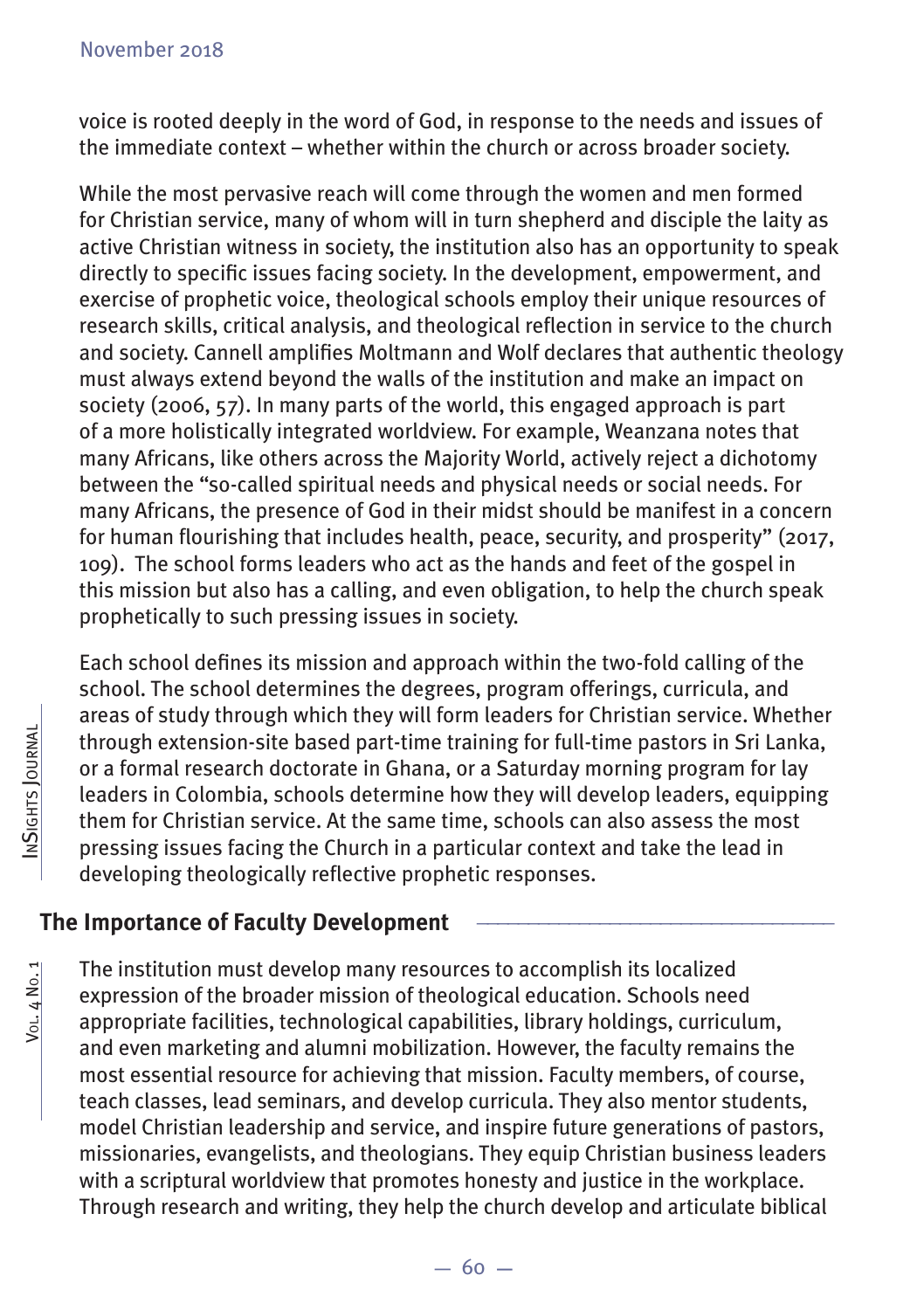

perspectives on issues facing society. McLean reiterates this importance stating, "Through their teaching, scholarship, and service, faculty carry out the mission, establish the school's reputation, and, through curricular and hiring decisions, determine its future. If the faculty succeed, 'the rest of it works'" (1999, 109). The faculty are not only the heart of the institution but, as described by Deininger, they are also the hands and feet of the institutional mission (2018, loc. 572). In essence, the faculty – individually and collectively executes the mission of the school.

Scholarly pursuits, particularly in the Western academy and those schools which follow its pattern, are often grounded in an individualistic approach. Promising scholars often choose a field of study and return to teach in areas of personal expertise. They conduct research primarily driven by personal interest, seeking personal rank and promotion along the way. A community of scholars may emerge within the school, and even support the school's mission, but it is often a collection of individuals, pursuing personal interest, in response to a calling to theological education. However, in their study of North American faculty, Gin and Williams-Duncan reiterate the role of faculty development in creating and reinforcing the institutional mission, "If there is a concern that the faculty are individuals who merely share an institutional home, these data suggest that faculty development is one way to develop a shared collective vision" (2017, 94). As institutions better define mission, they can also help faculty join in their specific outworking of the two-fold calling of forming leaders for Christian service and engaging in theological reflection in order to speak help the church address pressing issues in society. In short, the institution can value the autonomy of the academic individuals while also guiding faculty development in service to its mission.

As the critical resource for the mission of the school, the institution needs to invest in developing the faculty in at least three significant ways.<sup>2</sup> First, schools must develop future faculty members. To meet the demands for growing programs, address new fields of study, and replenish faculty attrition due to retirements and other departures, the institution needs to continue to identify, recruit, and equip new faculty members who align to the school's mission. Second, the school must find ways to continue to develop its current faculty members as educators, scholars, and mentors in service to the mission of the school. Finally, the school must give attention to the faculty as a whole; a community of scholars who help the school fulfill its mission within the broader work of the Kingdom of God. A holistic approach to faculty development addresses each of these categories.

<sup>2</sup> This three-fold approach to faculty development is further developed in the paper, "Developing Leaders for the Institution, Church, and Society" presented at the 15th Annual International Theological Education Conference at Nigerian Baptist Theological Seminary in Ogbomosho, Nigeria on March 7, 2018. Publication pending.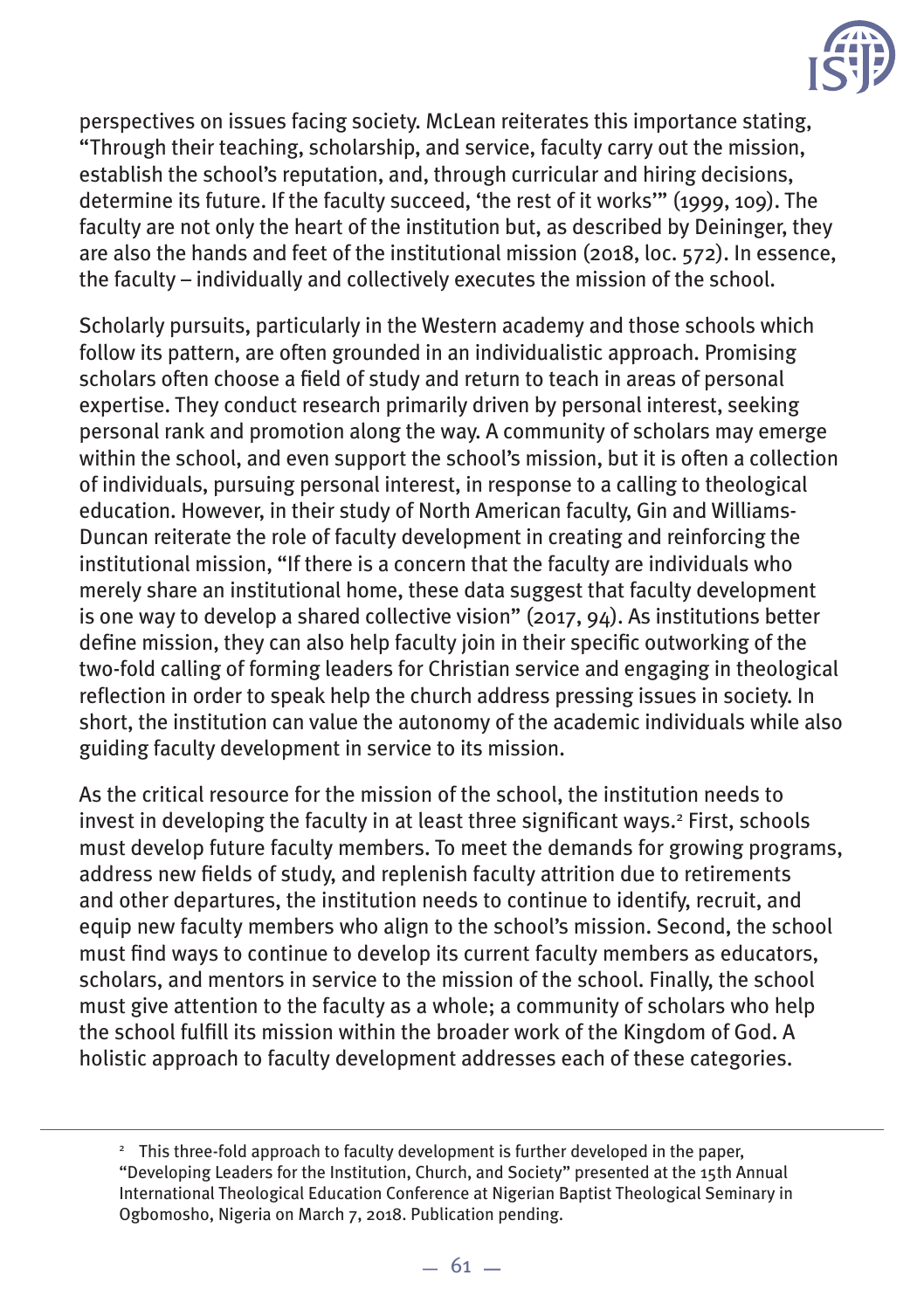#### **The Development of Future Faculty Members for Mission \_\_\_\_\_\_\_\_\_\_\_\_\_\_\_\_\_\_**

In some parts of the world, a school with a vacant teaching position might receive dozens of applications for the job with most CV's including both teaching experience and a list of publications. However, most schools outside the West must identify, recruit, and develop faculty from among promising undergraduate and graduate students. Once identified, candidates may require a half a decade or more in pursuit of advanced degrees including a doctorate to procure their credentials. Given the importance of the faculty, and the long cycle time from identification to full engagement within faculty ranks, a long-term faculty development plan is important to the school. In addition to identifying talented individuals and developing a sequence for obtaining the degree, the most effective plans will be grounded in the mission of the school and account for future needs within a strategic plan.

*Alignment to Future Faculty Needs:* The mission of the school ultimately translates into programs offered to students. Faculty size, therefore, depends directly on enrollment and course offerings – along with intended class sizes and faculty to student ratios. Schools that project growth in enrollment, either through the addition of new programs or higher admissions to existing offerings, must also plan for growth in the faculty. Plans should include both the overall size of the faculty within the institution and needs by department, degree, or course topics.

Schools must account for projected changes in the student body as well as projected attrition among the faculty, whether from retirements, sabbatical leave, termination, or other departures. Such considerations include both the quantifiable needs related to faculty to student ratios, coverage needs for course offerings, and research and writing interests and giftings for prophetic voice. Schools may also have a desire to create a specific mix of faculty members across categories such as experience, gender, denominational affiliation, or indigenous and expatriate identities. Furthermore, accrediting agencies or government regulations may also place requirements on the school related to faculty ratios and credentials.

Once the size and scope of the needs have been determined, the school should also consider the financial implications of future faculty members. These costs may include support provided during doctoral studies, if required. Long term, schools must account for the changes in faculty salaries, and any additional expenses for integrating new professors into the faculty.

*Credentialing of faculty:* In addition to identifying promising candidates, the institution may want to consider how the future faculty members will receive their academic credentials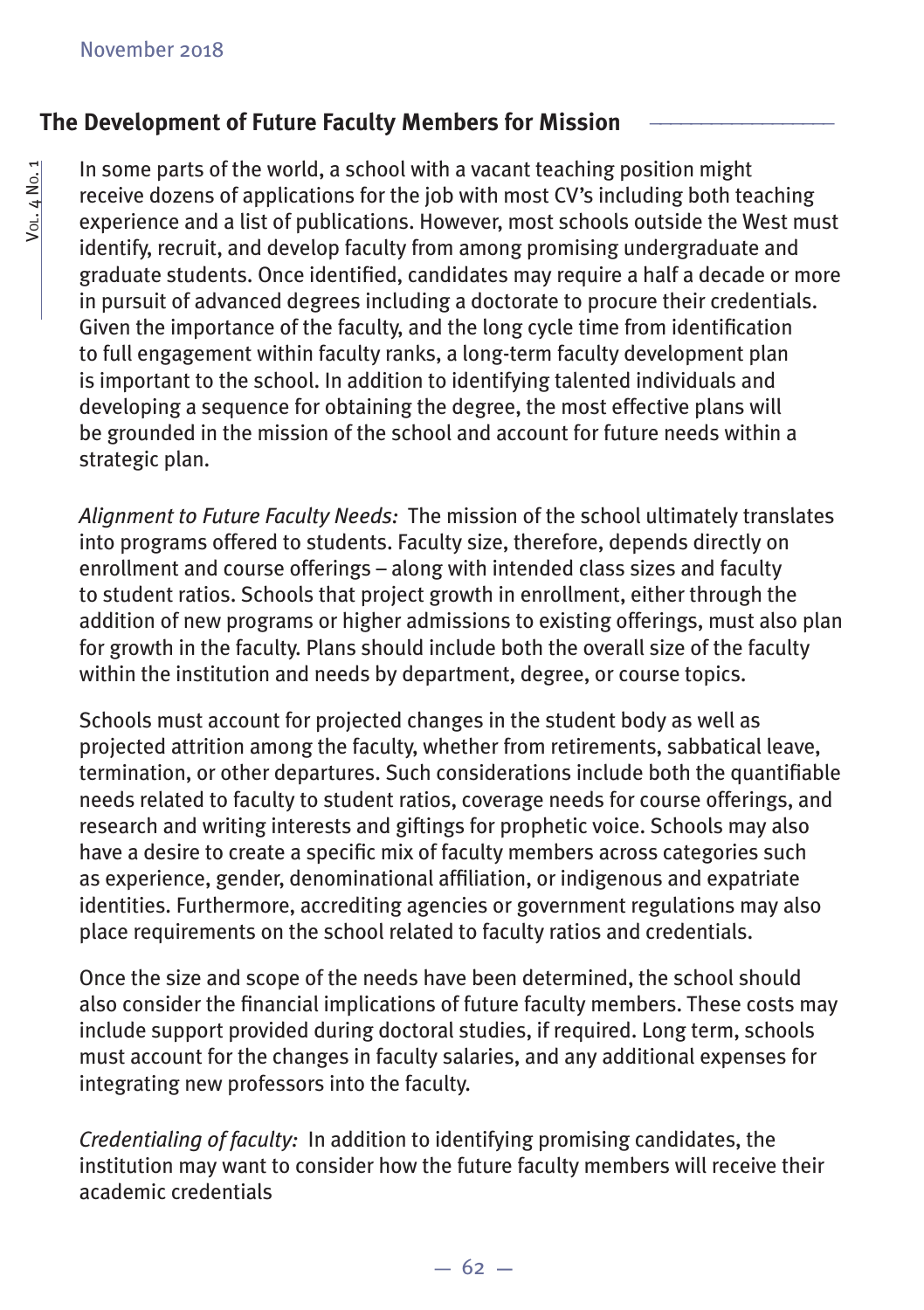

- Internal Development: Schools that have a doctoral program can develop candidates internally. Advantages include an ability to mentor students in the ethos and values of the school. They can be socialized into the culture, mission, and institutional citizenship of the school (see Tienou 2018). Students can begin (or continue) their teaching careers while earning their degrees, with mentoring from senior faculty members on both their academic work as well as coaching and modeling skills in the classroom. Challenges may include limited access to broader global perspectives that shape the developing scholar, limited exposure to other educational models, and a need for access to additional bibliographic resources not contained in the school's library collection. In some instances, library research trips and short-term exchanges with other schools may mitigate these challenges.
- External Development: Earning a degree outside the institution can provide access to renowned scholars and institutions, and enhance the reputation of both the individual graduate and the institution. Schools may want to consider whether or not viable programs exist within the cultural context or whether students must go to the West to receive their degrees. Most schools in the West have more substantial library holdings as well as greater access to online journals and other resources. Students benefit from a more global engagement and dedicated time for their studies. However, in addition to the increase in cost, other challenges may include a more limited degree of contextual engagement, increased time away from the scholar's home institution, and more cross-cultural adjustments for the scholar (and the family, when applicable). For those who go abroad, schools should also plan for the absence, return, and cultural reintegration of faculty members and their families.
- Split Site Programs: Some institutions find split site programs offer faculty members in training the opportunity to earn their degrees "away," while also maintaining a presence within their own institutions. For example, South Asia Institute for Advanced Christian Studies (SAIACS) in Bangalore, India has developed a model that maximizes the use of such programs for faculty development. Participants in their "Faculty-in-Training" (FIT) program earn their degrees on a part-time basis, usually through a program in the West that does not require full-time residency. During this time, they maintain a lighter teaching load at SAIACS, traveling twice a year to the degree-granting school for research, writing, or course requirements. While at SAIACS, they have a local faculty mentor who helps them develop their teaching skills, offers contextual input on their dissertation research, and from whom they learn the practice of being a faculty member. Their faculty expectations include time set aside for their research and writing. Upon completion of their degree, they are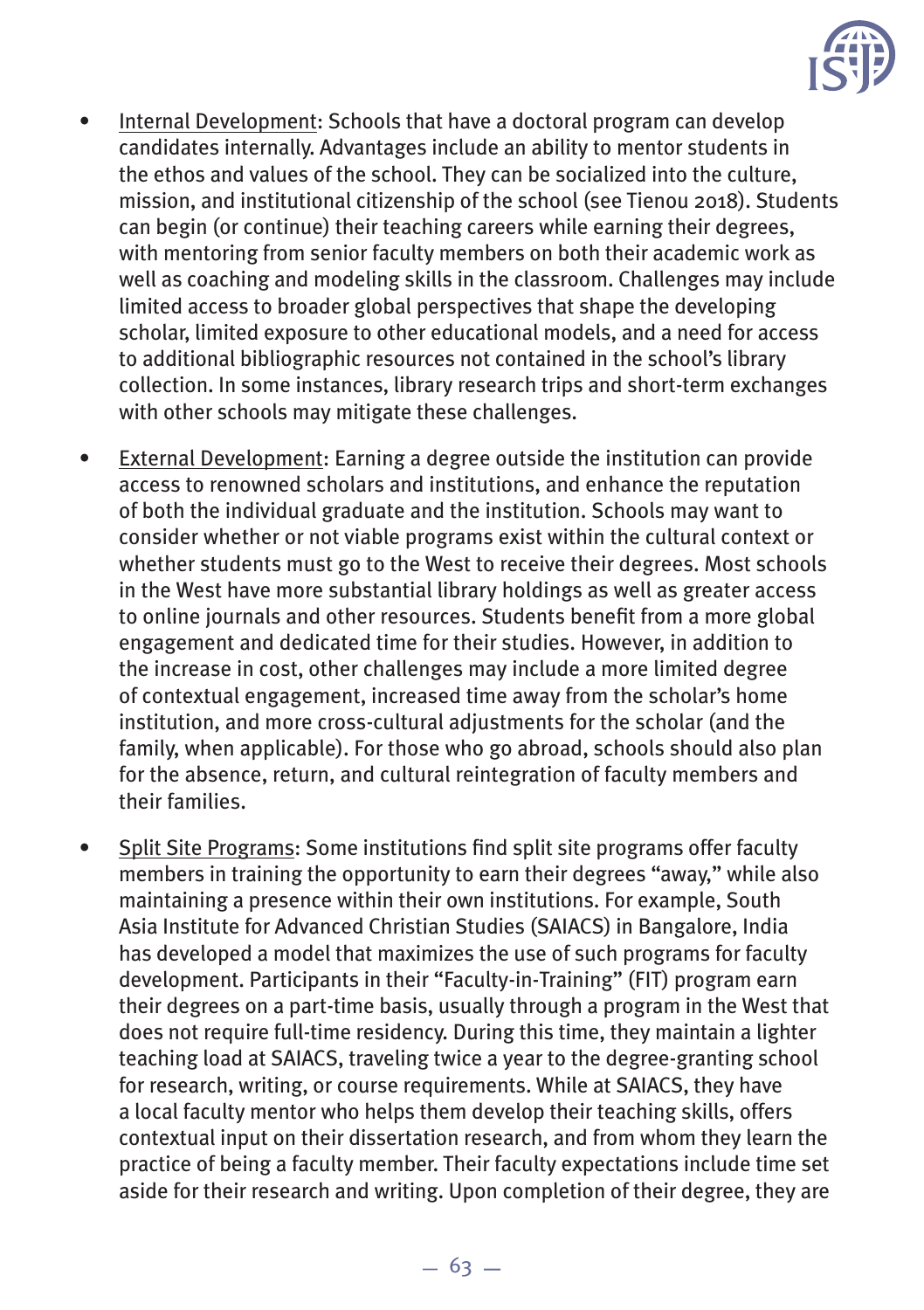expected to join the full-time faculty at SAIACS. In this example, future faculty members gain the academic knowledge, disciplines, and credential needed to serve as faculty members, while also growing in their experience in teaching and becoming socialized into the role of a professor.

The type of doctoral program, the location, and the length of study all have implications for the institution as it considers the recruitment and development of future faculty members. The institution may also want to consider the mix of training locations and the subsequent influence those degree-granting schools will have on the overall faculty. For example, consider the impact on the faculty when a substantial number of faculty members earn their degree from the same school (internally or externally). Therefore, it makes sense for schools to work closely with candidates to create a plan the fits the individual objectives of the emerging scholar with the aims and needs of the institution.

Alignment to Mission: Whether identified from among a group of gifted students or recruited from the outside, schools do well to include alignment to the mission of the school as a significant portion of the identification and recruitment process. Smorynski writes,

Faculty development success begins with recruiting faculty to a specific institution's mission during the recruitment and interview process. Bringing faculty into an institution who are not committed to its teaching, research, and service mission incentives and imperatives will lead to mismatches and between faculty career aspirations and institutional resource commitments. Such mismatches undermine the congeniality and undercut faculty development efforts. (2018, 4).

The question is not just whether the individual is gifted and capable, but how does he or she fit with the mission for student formation and prophetic voice (expressed in teaching, research, and service) of this particular institution. Such alignment has value for both the institution and the individual. For the individual, their overall effectiveness may depend on integrating into the broader faculty (Deininger loc. 577). Smith places an alignment to mission as one of the key factors for success stating, "integration with the culture, mission, ethos, and values of the school is a profoundly significant indicator of likely success as a faculty member." (2002, 241). For the institution, success will depend on recruiting and developing faculty who have commitments to the institutional mission that exceed their personal research and teaching objectives.

When determining mission fit, internally recruited candidates may have a natural inclination to a mission that has already helped shape them as students. Schools can benefit greatly from developing a methodology for assessing commitment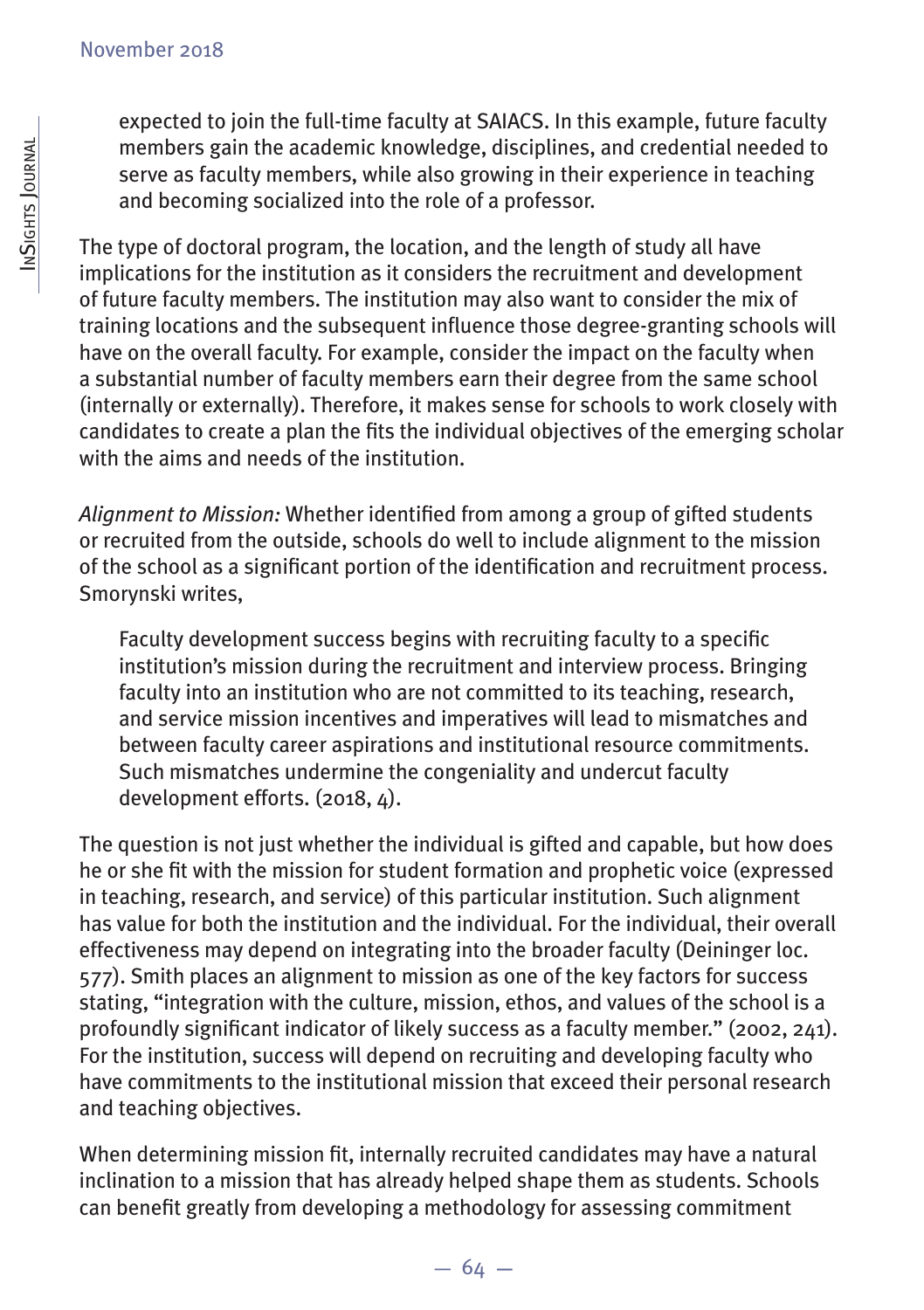

to mission for all candidates, regardless of source. For example, one seminary in the Middle East has developed a faculty with a strong commitment to its unique mission in the Arab world. Every potential faculty candidate is asked to read and interact with two articles– one on Islam and one on pedagogy – that help encapsulate the mission and ethos of the school. Through this process, they have had greater success in recruiting faculty members who align to the mission of the institution.

#### \_\_\_\_\_\_\_\_\_\_\_\_\_\_\_\_\_ **Developing Faculty to Form Students for Christian Service**

For seminaries, the primary pathway of student formation happens through courses and degree offerings. However, it is important to reiterate that as institutions we form people – we do not produce degrees. While programs are often organized according to discipline and degree, students seek vocational preparation far more than they seek a specific degree. Students enroll so that they can become better prepared for service within their calling - whether through a certificate, bachelor level training, or an advanced research degree. The mission of the school is therefore rooted in course offerings and having faculty members who will prepare students for their vocations.

*Implications for Future Faculty Development:* The institution not only needs a faculty to match the size and scope of future programs but members specifically engaged in the formation of students for Christian service. The faculty must represent disciplines and capabilities that align with the vocational objectives. Consequently, the institution should become proactive in the development of faculty members in fields that will serve these ends.

At many schools, strength follows strength. Promising students often follow in the footsteps of popular and successful professors. A school that has particularly strong teachers in New Testament will naturally produce more New Testament scholars. While good in its own right, such a pattern can prove challenging as a model of faculty development. Schools that anticipate growth in new fields must diversify their model for recruitment. For example, many of the schools in the Vital SustainAbility project have added new graduate programs, often expanding into new fields beyond their undergraduate offerings. In one instance, the program with the largest enrollment is a master degree in counseling. A strong biblical and theological faculty is necessary for the development of Christian counselors. But for the graduate program to flourish, additional faculty members with expertise in the field of counseling are needed.

Schools with a small faculty do not always have the luxury of large departments in any area of study. However, as they plan for future faculty development, recognition of the vocational needs of students should guide faculty development.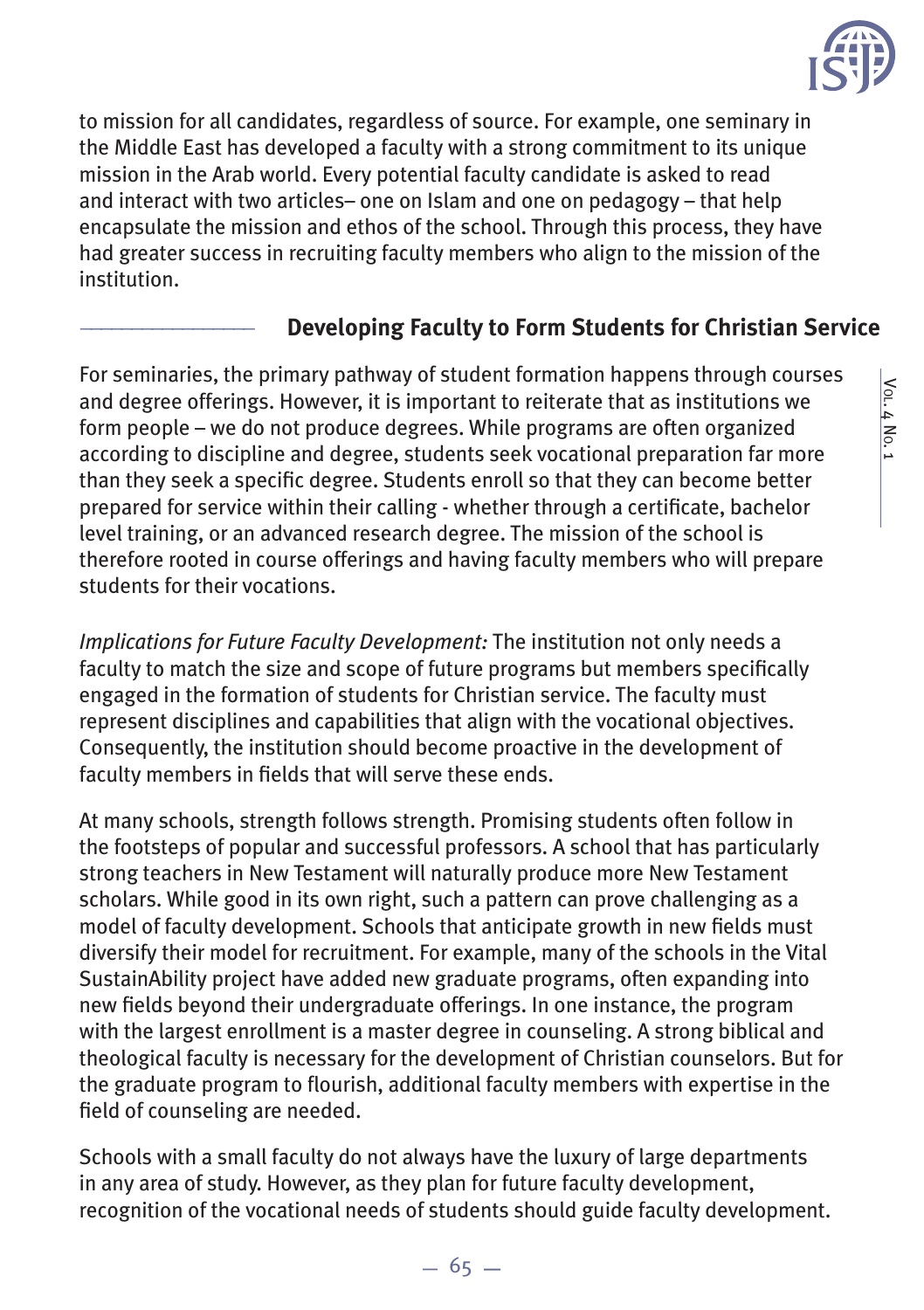Academic preparation rightly rests on the particular interests of the scholar. However, that individual calling also happens in the context of the community of the school. As it plans strategically for the future, the school should work with the emerging academic curiosities of potential future faculty members, helping align their preparation to the mission of the school as it prepares women and men for Christian service.

*The Importance of Good Teaching:* Completing a PhD does not inherently prepare one for primary responsibilities of a faculty member. Therefore, the institution should make an important investment in the ongoing development as teachers, scholars, and mentors. These three roles of a faculty member are interrelated and help build one another. Faculty members who mentor students better understand the challenges faced by aspiring Christian leaders and therefore become better teachers. Active research informs course content and models academic engagement for the students. Good teaching moves beyond content delivery to bring about transformational learning within the students. Their questions lead to personal conversations and, perhaps, new topics for academic research. While all three are important roles for a faculty member, teaching and mentoring have the more direct implications in the formation of leaders for Christian service. The subsequent section on developing reflection and prophetic voice will focus on the importance of academic scholarship.

Developing Better Approaches: Good teaching often requires effort and practice. The credential for academic teaching usually comes as a result of solitary hours of library and field followed by the production of a thesis; activities ordinarily located at a distance from the classroom. Therefore, most professors must learn to be teachers through experience, often based on how they were taught during their years as a student.

Fortunately, content transfer, what Freire (2000) referred to as the "banking" model, has increasingly fallen by the wayside. Forming students for vocation necessarily requires more than moving information from a set of notes on the teacher's desk to set of notes in the student's possession. Greater attention to adult learning theory and pedagogical methods<sup>3</sup> has moved the focus from the teacher to the learner. For theological schools, particularly those with more advanced degrees, seminars for teachers that develop approaches grounded in adult learning theory can help. Described by Knowles (2011) and others, adult learning theory values 1.) greater self-direction by the student, 2). student experiences as contributors to learning,

<sup>&</sup>lt;sup>3</sup> Technically, pedagogy focuses on the teaching of children, while the field of adult learning theory is more accurately called andragogy. In addition to the gendered nature of the description, the term has proven awkward in its adaptation. In this article, pedagogy will refer to the task of learning and teaching more generally.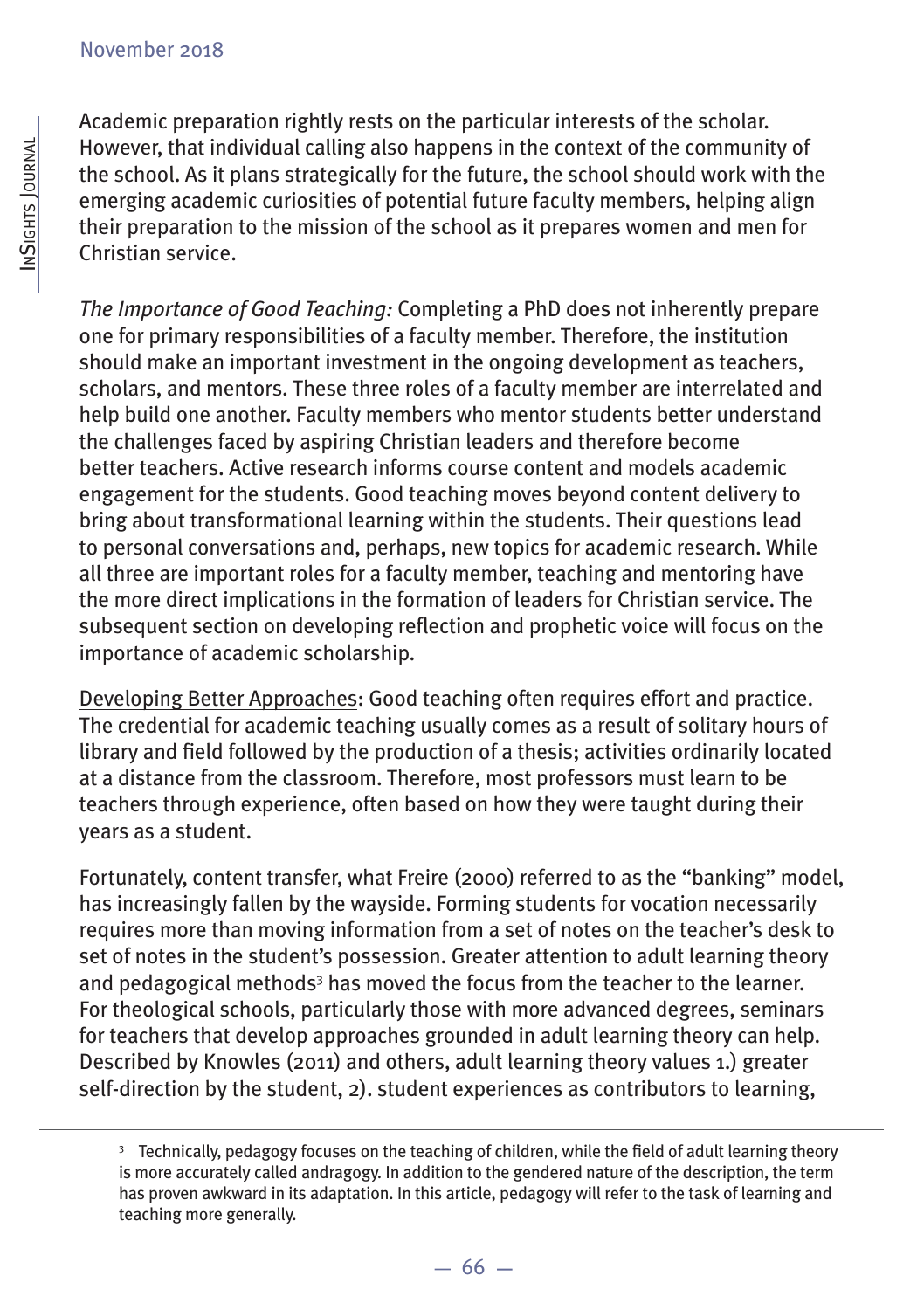

3.) a strong emphasis on application, and 4). an orientation toward solutions to problems over content mastery. Better pedagogy leads to better learning and, therefore, better formation for ministry.

Not only does better learning take place, but better teachers are more contextually engaged. Content expertise is needed, but teaching for meaning and transformation, especially for the purpose of Christian ministry, requires a context. Because it draws on the experience and prior knowledge of the learner, students perceive adult learning approaches as more contextually engaged than traditional lecture models (Hunter 2014). Experience is inherently contextual. Teaching methods that incorporate discussion, problem-solving, and application root learning within a particular time and space, a context. Contextual engagement leads to meaningful preparation for ministry.

A Brief Comment on Online Learning: Not only has the role of the teacher shifted in the classroom from that of the "sage on the stage" to a more engaged learning facilitator, but the increased use of technology and distributed learning methods has implications for the development of teachers in service to the mission of the school. Institutions everywhere are experiencing the impact of e-learning on their programs and their faculty. Even in countries where current technological capabilities and infrastructure limitations make online platforms impractical, the trajectory is clear. Technology will have an impact on every school; it is only a matter of how soon.

Assuming schools have already defined how online and other technologically mediated forms of distributed learning fit within their mission, the preparation of faculty to engage this mode of student formation will be essential. Research on theological faculty in North America found that most (65%) have a negative view of online teaching (Gin and Williams-Duncan 2017, 90). Many faculty members in Majority World contexts may have even less exposure and therefore greater apprehension than their North American counterparts. However, most faculty members also recognize the importance of online learning as an educative tool. Therefore, theological institutions should invest in helping teachers become effective educators online.

Too often, administrators or governing Boards assume that online courses are as simple as video recording lectures, thereby freeing up the time of the teacher. This sentiment misses on two fronts. Effective online teaching often requires the development of an additional educational skill set for the teacher. Online courses, teaching seminars, and many organizations now exist to help develop these skills. Furthermore, studies have shown that online teaching often requires more time of the professor (and perhaps supplementary staff), with implications for faculty load (Tomei 2006). Institutions, therefore, should intentionally engage the development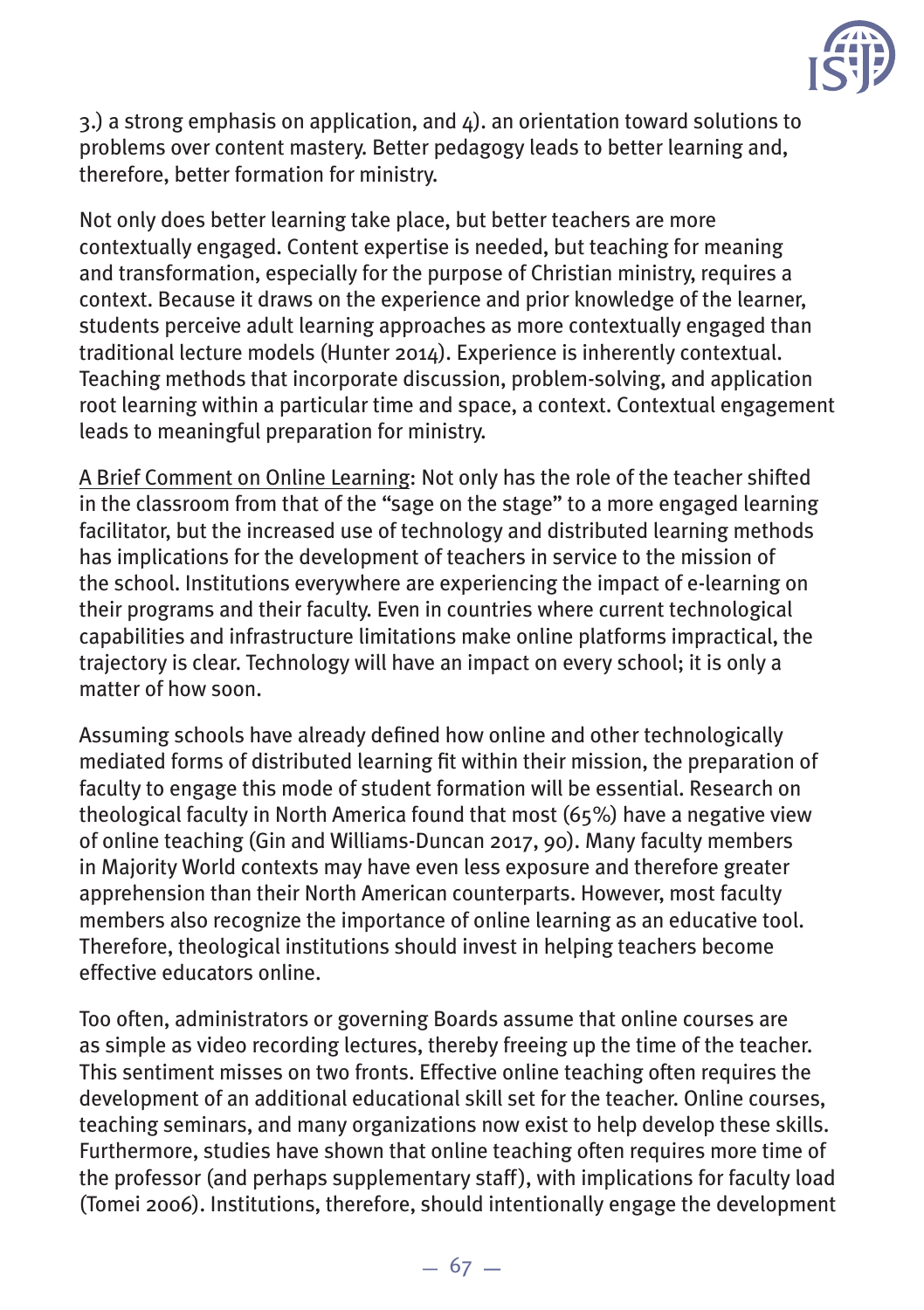of their faculty in areas related to online learning as part of their mission.

Developing the teaching capacity of the faculty is essential to the mission of the school. Institutions use a variety of means to improve the pedagogical capabilities of their teachers including student evaluations, peer and administrator observations, seminars, and online courses. Smith (2004) maintains that understanding, assessing, and improving teaching effectiveness are matters of essential stewardship of the resources of the institution. They are also critical to the effective formation of leaders for Christian service.

*More than Academic Preparation*: In his book on doctoral education, *The Formation of Scholars*, Walker (2008) intentionally uses the language of formation to indicate that completing a PhD includes more than the research and writing of a dissertation but rather the entire process of the doctoral journey. So too, the use of formational language indicates that student preparation at a theological school extends beyond the classroom. In recent years, theological schools have placed a renewed emphasis on the holistic development of students and spiritual formation. Cheeseman stresses the importance of spiritual formation in faculty development stating, "Perhaps the most significant issue affecting theological faculty development in recent years has been the re-emphasis placed on spiritual formation" (2018, loc. 921). Labberton makes an interesting observation related to the changing student profile at Fuller Theological Seminary, "Here's something else I wonder if you know: increasing numbers of people are coming to us wanting the formation of biblical and theological scholarship, but not wanting a graduate degree. They may already have a theology degree, but they want more spiritual formation" (2018, "Discernment in the Whirlwind"). Similarly, many schools in the Vital SustainAbility Initiative has seen an increase in enrollment by Christian professionals in certificate and diploma programs. In some instances, these pursuits may lead the students to change career paths and earn new degrees, but for many their intended objective is to become more fully formed Christians who serve God in their current jobs. Students can find content courses online, often for free. They seem to have a renewed interest in being formed, through the school, for Christian service.

For faculty, engagement in the broader development of students beyond their courses most often comes through the skill of mentoring. Mentoring can happen in at least three ways: mentoring students, mentoring other faculty members, and academic mentoring.

Mentoring Students for Formation: Faculty members participate in the spiritual formation of students in a variety of ways including preaching in chapel, classroom prayer or devotions, modeling Christian character, and working alongside students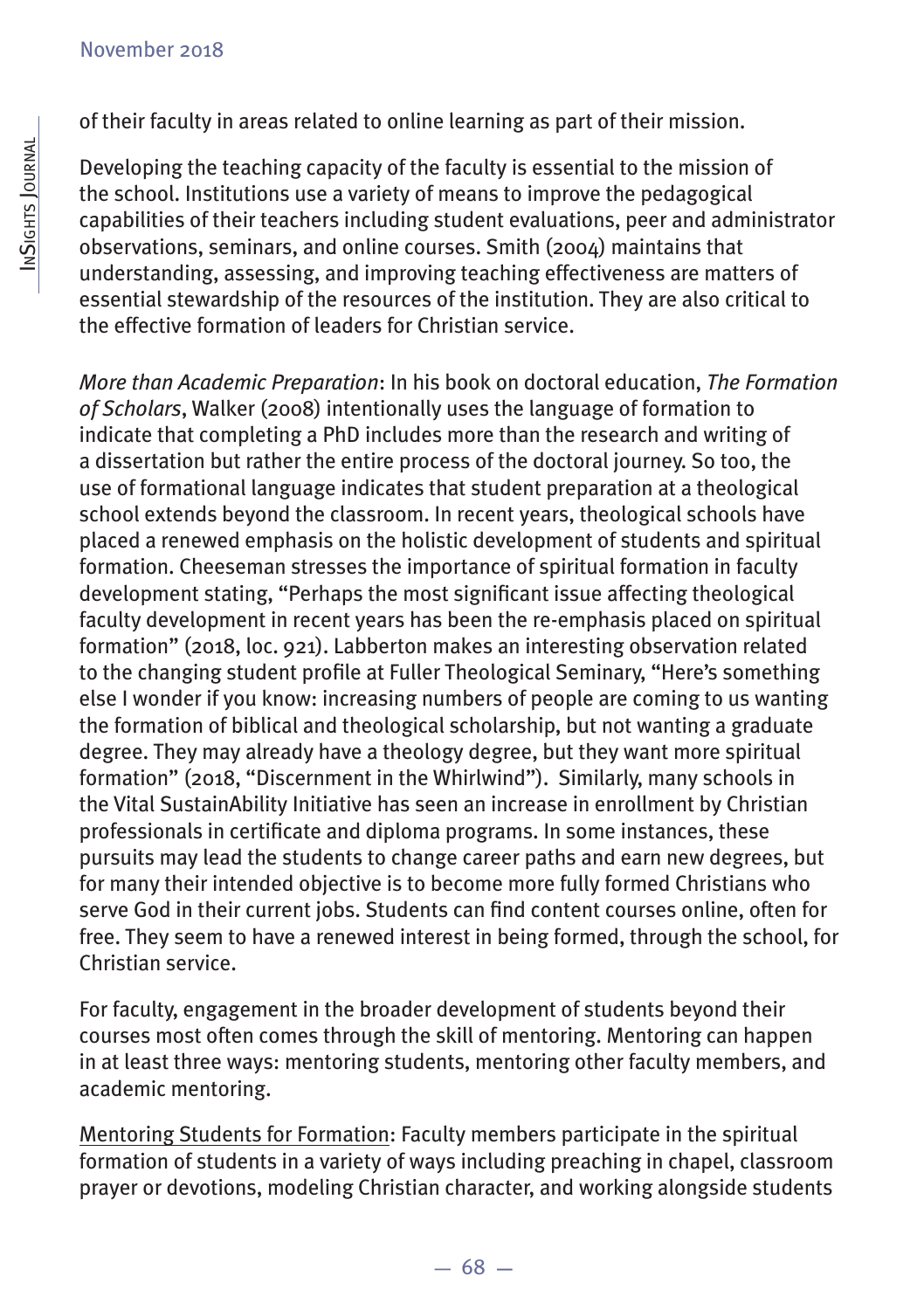

in ministry activities. Much of the formation of students, however, comes through formal and informal mentoring relationships.

Watters expresses the missional importance of mentoring students stating, "The mentoring of students attending evangelical academic institutions must be strengthened significantly to better fulfill the Great Commission given by Jesus" (2018 Loc 3958). Anecdotally, many Christian leaders cite mentoring relationships as crucial to their development in seminary. Results from the Africa Leadership Study (2016) add quantifiable data related to the impact of mentoring relationships in Africa, that speculatively have value in other contexts. Certainly, the vast majority of Christian mentors exist beyond the walls of theological schools. However, within the ranks of faculty, the task of mentoring is one that has vital importance for the development of leaders. David Ngaruyia writes, "Mentoring appears strategic in developing leaders in Africa, not only because it creates a system of accountability, but also because it provides a platform for leadership succession" (2017, 36). As such, mentoring helps the school achieve its mission in forming leaders for Christian service, as well as becomes another touch point for the recruitment and development of future faculty members.

Professors who mentor well require a certain amount of time and presence among students. Consequently, the institution should consider issues such as faculty workload expectations and the amount of teaching covered by adjunct and outside faculty members. If effective mentoring is part of the calling of the faculty in support of the strategic mission of the school, then time for formal office hours and informal student interactions must be part of the professor's schedule. Furthermore, the school might consider how mentoring factors into annual objectives, faculty evaluations, and promotion.

Within residential programs, pastoral presence can be structured through formal advisory groups or faculty and student small groups. For modular or distance delivered programs, mentoring may have to take place beyond the reach of the teaching faculty member. Such work might include regional cohort groups or the use of alumni and local pastors as supplements to the faculty. One school in the Vital SustainAbility Initiative entered into a year-long spiritual formation emphasis among the faculty that included retreats, readings, and spiritual direction. In doing so, they emphasized the importance of spiritual formation in the life of the seminary and consequently saw significant effects among the students.

Mentoring Other Faculty Members: Mentoring most often focuses on the spiritual formation of the students as part of the mission of the school. However, many of the best mentors have also benefitted from their own mentoring relationships. The mentoring of junior faculty by more experienced faculty members has positive implications inside and outside the classroom. Alford and Griffin write, "We hire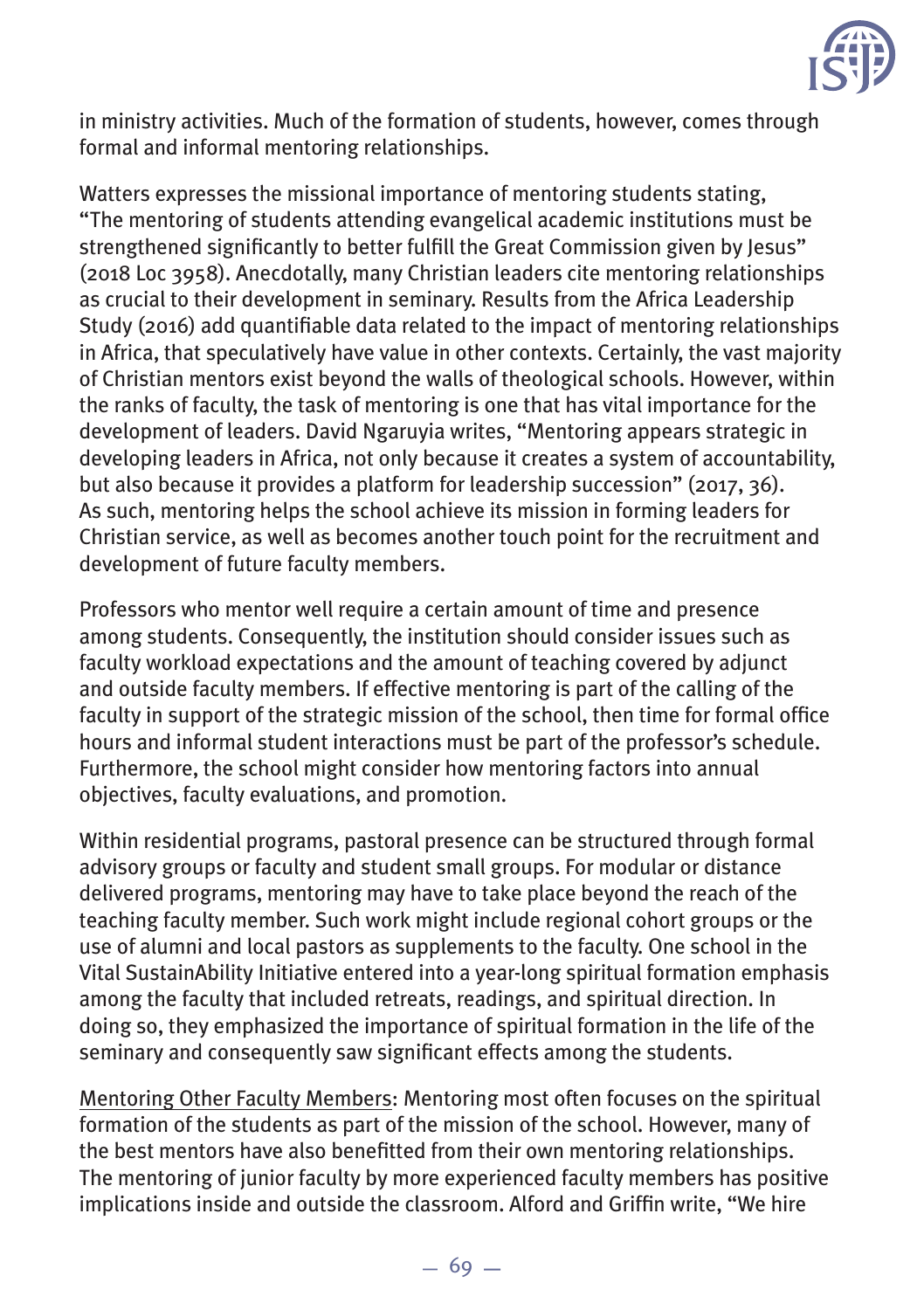people and expect them to teach effectively, publish frequently, serve as effective committee members, and maybe even serve as successful administrators. How many hires on your campus arrive fully prepared and competent to fill that job description?" (2018, 7). Few come fully prepared, and, like the formation of students, the formation of faculty is an ongoing process throughout the professor's career. Alford and Griffin further outline four steps that help develop better faculty members through mentoring; steps that transfer to the mentoring role of faculty with students as well. First, mentors move beyond instruction through modeling and demonstration of the skills, character, and aptitudes desired among faculty (and students). Secondly, they provide feedback and guidance so that those being mentored can reflect and learn from their experiences. They observe new faculty members in their roles so that they can help faculty members build on areas of strength and make adjustments in areas of weakness. Finally, they empower mentees, by giving them freedom and encouragement to step out and engage in the desired tasks on their own (2018, 7-8). Beyond skill development, mentoring relationships also reinforce the culture and ethos of the school, developing what Tienou (2018) refers to as good institutional citizens. Faculty handbooks guide institutional protocol, but faculty development for mission is more than procedural. Part of the development of faculty who align to mission will always be social, inviting faculty members to join a collective purpose, with a culture, a set of values, and an ethos that embody its unique vision.

As with students, both formal and informal relationships contribute to the formation of the faculty, which naturally has implications for the formation of students. One Academic Dean noted the change at his institution when he replaced the annual faculty planning meeting with a faculty retreat. Caring for the souls of the faculty prepares them to care for those of the students. The best mentors have also been mentored along the way. Cheeseman summarizes the importance of the ongoing formation of faculty writing, "Academic, personal, and ministerial formation must apply to faculty if they are to apply to students, and all need to understand and develop their relationship with their confessional community" (2018 loc 919).<sup>4</sup>

Academic Mentoring: Schools with research degrees include a particular aspect of formation found in academic mentoring. This role begins with academic expertise.

<sup>4</sup> Another area of faculty mentoring is in the preparation of faculty members for roles in administration. Many who find themselves in roles of academic leadership have experienced a very steep learning curve. Starcher (2004) traced the rapid rise of PhD graduates into roles as professors and deans among scholars from Africa who earned their PhD's. Citing a study by Contreras (2016) on administrators in the Caribbean, Eguizabal emphasizes that few institutions take intentional steps in preparing leaders for roles as Deans and Presidents (2018, loc. 4832-4836). Most administrators join a school as a faculty member, but find themselves accelerated into leadership without much formal preparation. In addition to committee assignments and training courses, mentoring and coaching are essential for the preparation of faculty members as academic leaders (Eguizabal 2018, loc. 4824).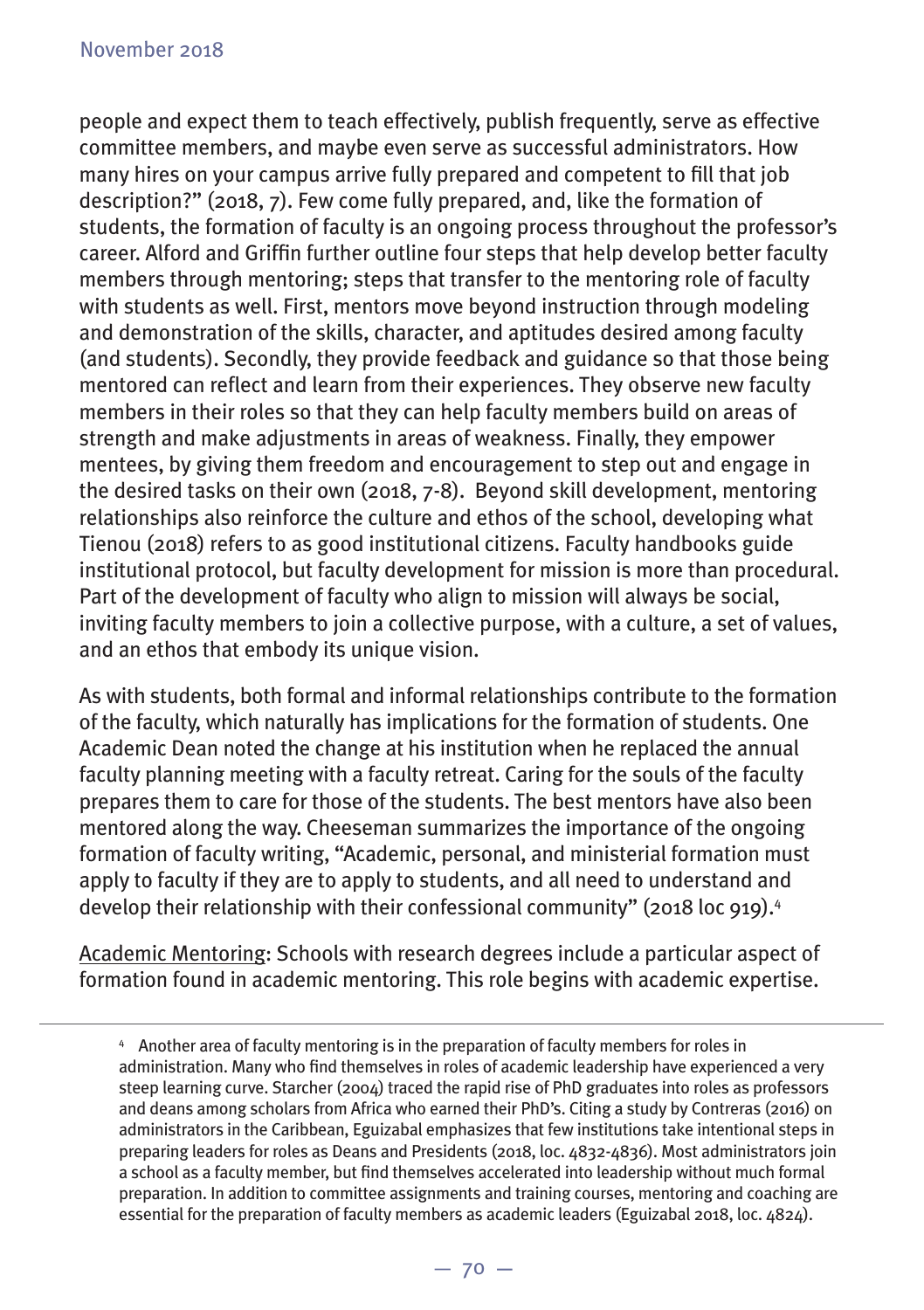

However, in service to the mission of the school, it extends beyond the production of a quality thesis or dissertation. Shaw and Lawson's Handbook for Supervisors of Doctoral Students in Evangelical Theological Institutions proves a valuable resource with practical advice for faculty engaged in academic mentoring. In it, they also state that the pivotal role of the supervisor also includes modeling godly scholarship, and a commitment to the academic and spiritual formation of those they mentor (2016, 2). Academic mentoring includes helping students develop critical thinking capabilities and capacities to engage in academic and theological discourses. In addition to shaping them as individual scholars, it socializes them into the role of the professor or academic leader. Unlike other levels of education, those who complete research degrees and doctorates often immediately join the ranks of faculty. Good academic mentoring prepares graduates for this new role as peers.

#### \_\_\_\_\_\_\_\_\_\_\_\_\_\_\_\_\_\_\_\_\_\_\_\_\_\_\_\_\_\_\_\_\_\_\_\_ **Developing Faculty for Prophetic Voice**

Recently, a Board member at a seminary in Ethiopia described the school as the "mind of the church," by which he meant that the school helps shape the thought of the denomination. Smith and Wood (2003) describe the seminary as both a community of scholars and a community of practitioners. As the gathering place for the faculty, the theological institution has the unique resource for developing theological reflection. Stewardship of this resource requires vested interest by the institution in the scholarship of the faculty.

For a variety of reasons, this role of the faculty is often underdeveloped in Majority World settings. Heavy workloads, which often include church engagement, as well as academic teaching, leave little time for writing. Many professors find themselves with access to fewer resources by way of library collections and online journals. Distance from academic conferences and other interactions of the professional guilds of academia, along with limited access to publication outlets such as academic journals, mean that faculty members experience a diminished demand for publishing. Finally, many schools have not emphasized publication as a significant requirement for annual review and promotion. Each of these challenges has root in the realities of the Majority World context. However, rather than encourage the development of scholarship for scholarship sake or the cultivation of a "publish or perish" mentality as part of faculty tenure, institutions might consider scholarly development as part of their mission around prophetic voice. As stated above, prophetic voice is rooted deeply in the word of God, in response to the needs and issues of the immediate context – whether within the church or across broader society. Schools can increase their impact by focusing on a set of issues to which they feel particularly called. Through academic scholarship, the faculty can help the school achieve its missional objectives. The academy has a long tradition of protecting academic freedom. Scholars have personal interests, rooted in areas of specialization, that require development. However, such development does not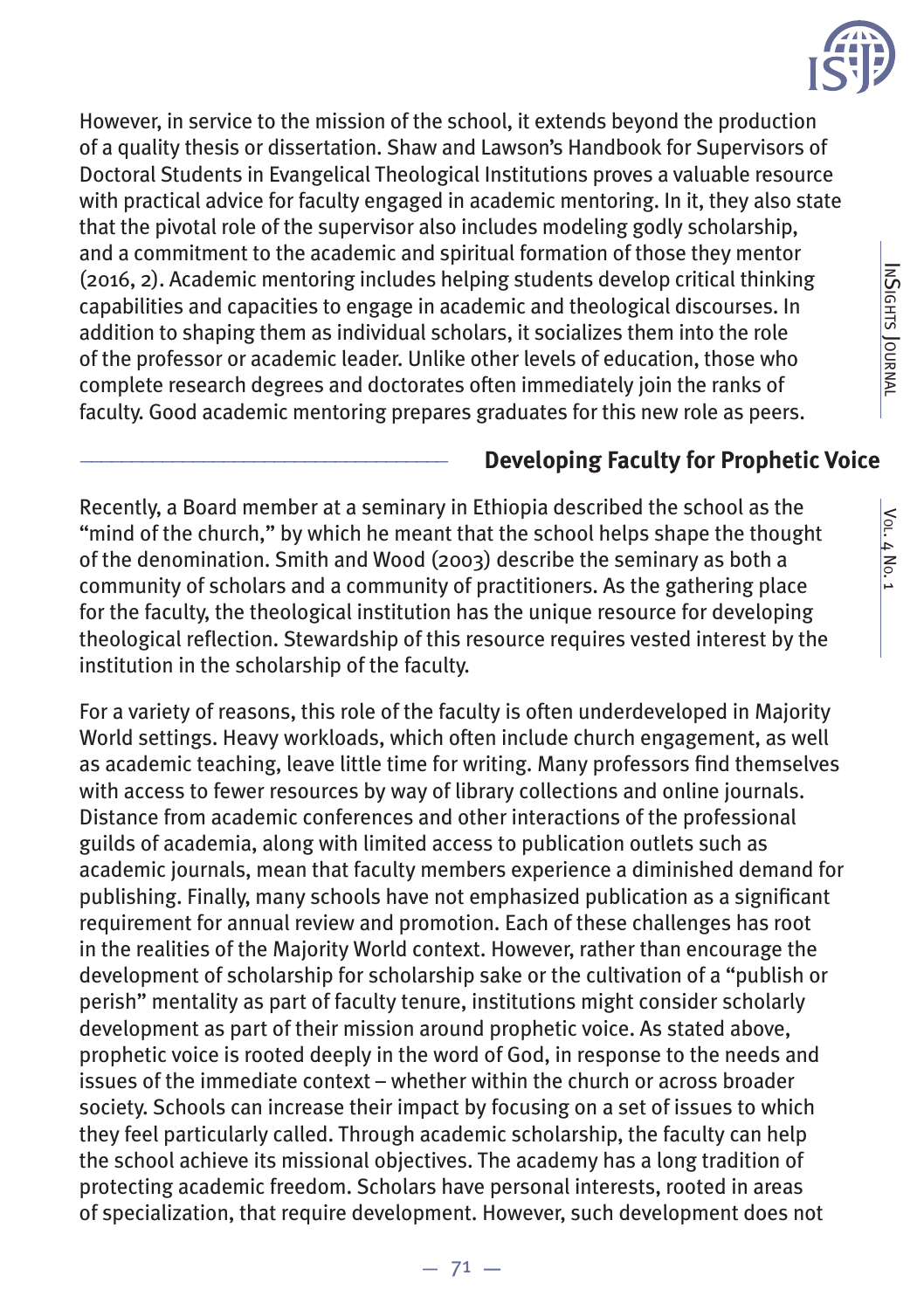preclude bringing their research skills – and research interests – to bear on issues with collectively defined importance.

*Implications for Future Faculty Development:* Many aspiring theologians have their areas of interest shaped by mentors along the way. Not all students who discern a calling to further studies begin with a specific question in mind. Some follow their supervisors' interests, creating a deeper, but derivative area of study. Increasingly, however, even in secular settings, schools and doctoral supervisors, are looking for research that has meaning for both the church and society (for example, see Nerad and Heggelund 2008, Lee and Boud 2009). Furthermore, the rationalization for the launch of new doctoral programs has been rooted in the need for scholarship in service to the church (Poerwowidagdo 2003, Starcher 2003, Vikner 2003). Such motivations create an opportunity to align personal research interests with institutional objectives related to prophetic voice.

When an institution has developed a strong sense of its prophetic voice, emerging scholars who have received their formation within the school may naturally gravitate toward research topics within the scope of those issues. Others from outside the institution might be recruited based on their contributions to the topics of most importance to the school. Gin and Williams-Duncan echo this sentiment, "If an institution wants to strengthen research in a particular direction, it could choose to increase the number of faculty with the corresponding profile" (2017, 94). Encouraging research on issues in keeping with the school's prophetic voice takes place across disciplines and perspectives. For example, faculty in training at a school in the Middle East have engaged issues related to its Islamic context from the fields of Old Testament studies, theology, and history. In each case, the prophetic engagement of the institution has helped shape research interests across disciplines. In return, the work done by these faculty members will help further the school's prophetic engagement in its context.

In addition to research topics, other aspects of faculty development can contribute to a school's prophetic voice. For instance, a school in Nigeria has committed to developing female faculty members, making a statement to the church and society about the value and role of women in the church. Similarly, a seminary in Ethiopia continues to intentionally develop an ethnically diverse faculty in a society that has experienced deep wounds through ethnic divisions. Such diversity is critical not only for making a visible statement but even more so to modeling Christian engagement across traditional boundaries.

*Implications for Ongoing Faculty Development:* Faculty roles as teachers and mentors also contribute to prophetic voice as the influence of the institution extends through graduates who teach, preach, and engage society. As a place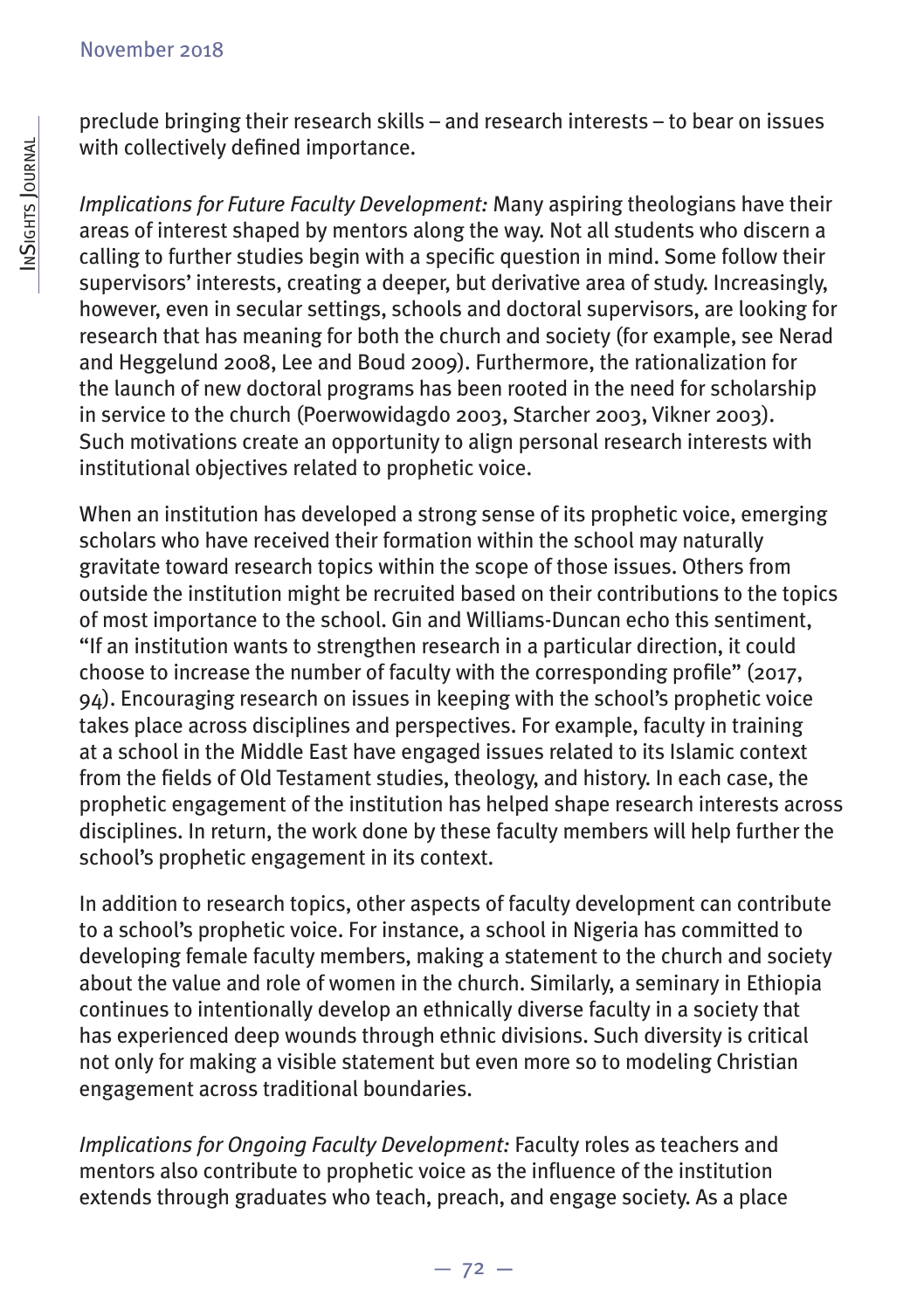

of theological reflection, the school helps shape student perspectives and engagement. For example, a school in Nairobi had developed a research emphasis on biblical and theological perspectives on ethnicity. The focus took on even greater prophetic importance after a contested election resulted in ethnic violence throughout the country. Students and faculty soon found themselves addressing the issue in churches, seminars, and on radio programs. In this instance, the emphasis on ethnicity did not sustain, but the potential role of faculty and the institution to make an impact in society remains.

More directly, prophetic voice develops through the research and writing of the faculty. Traditionally, development of faculty members as scholars has focused on the individual. A study among North American theological faculty members found individual interest as the primary motivation for research and publication, with the needs of the church, the interests of the guild, and the needs of society ranking lower (Gin and Williams-Duncan 2017, 89). In some ways, the isolation from the academic guilds may prevent research and writing in non-Western contexts. However, such distance may strengthen scholarly attention to the needs of the church and society. Contextually engaged scholarship promotes necessary selftheologizing, as well as maintains the crucial link between theological institutions and their faith communities (Wahl 282). In addition to locating theological reflection more directly within the context of church and society, topics related to a school's identified prophetic voice also promote multi-disciplinary research as topics receive consideration from a variety of perspectives.

*Institutional Investments in Prophetic Voice:* Institutions play a practical role in helping the faculty develop as scholars in service to the mission of the school. Institutions can help by creating an environment and culture conducive to theological reflection and writing. Tangible steps that address stated obstacles include recognition of writing as part of the workload. Not all scholars will write prolifically, but all should write some.

Institutional journals or symposia help create an outlet and a demand for scholarly work. For example, one school in Asia hosts an annual theological forum featuring papers on a single them from faculty members across the seminary. Some years ago, the school organized its Forum in an effort to bring hope in the midst of a series of natural disasters affecting the country. Theologically, the forum addressed issues of suffering and creation care. In addition, members of the counseling program visited devastated areas, ministering out of their developing expertise and skills. The papers were then published and disseminated in an edited book. Through institutional intentionality, faculty members grow as scholars and the school addresses issues they have identified as poignant to the church and society.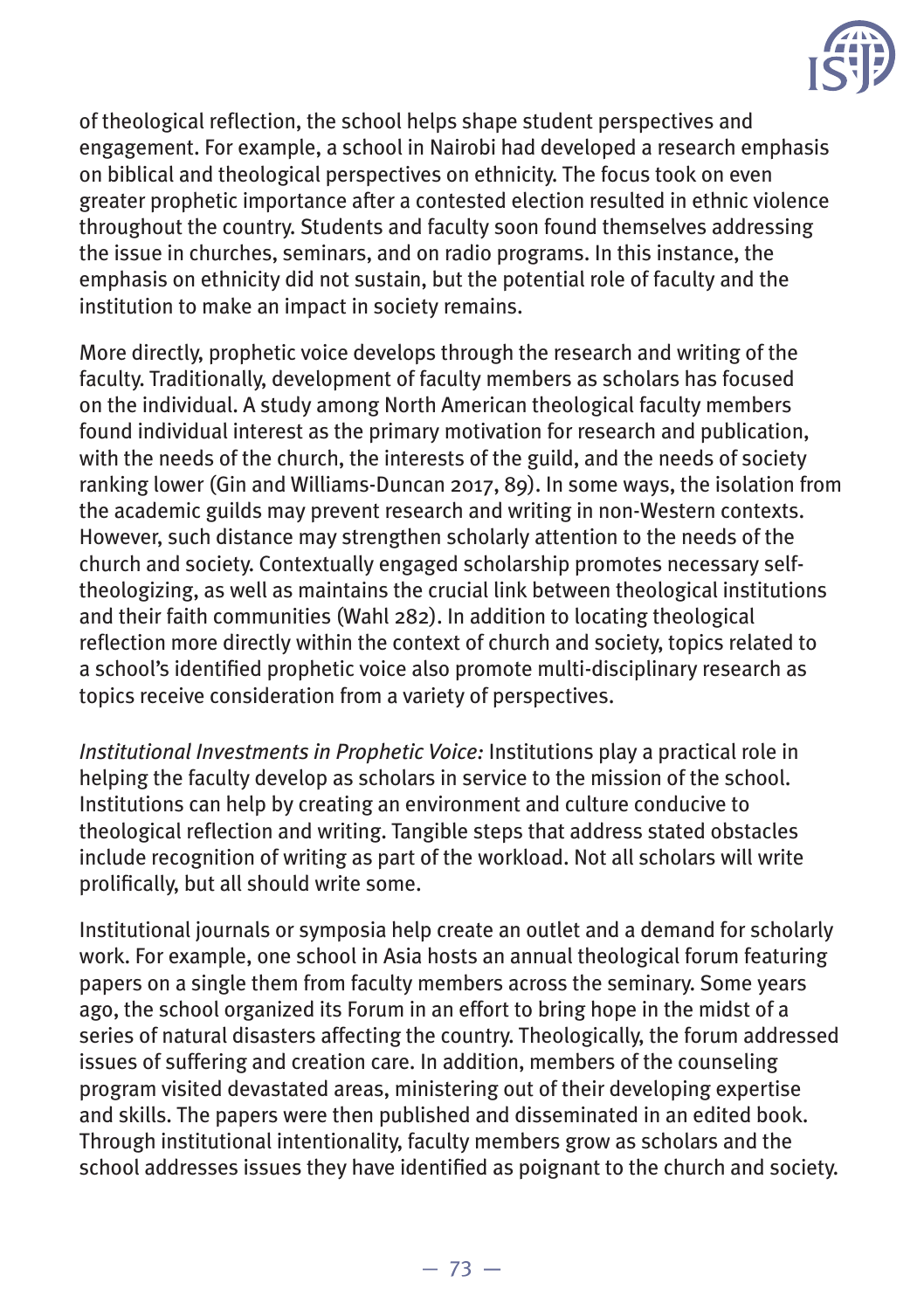The school can also help by making academic research part of each faculty member's annual objectives. One way the institution can help is by distributing workloads in a manner that creates time for research. For example, one school in Latin America has structured faculty schedules to include one term each year (of three in their calendar) with a lighter teaching load and an expectation of writing and research.

Finally, schools that want to develop faculty for their mission in areas of research and scholarship need to invest in their libraries or other access points for faculty research. The library serves as a resource to both the students and the faculty. However, an adequate library for undergraduate theology degrees may not provide enough resources and support for meaningful academic research in areas related to prophetic voice. In addition to resourcing the library, including developing some specialization around issues of strategic importance, the school may want to explore partnerships or other creative ways to increase faculty access to resources.

Research has value to the individual scholar and projects often follow personal motivations. However, many faculty members also want to write meaningful materials in service to the church and society. The interests of the scholar and the interests of the institution may converge around issues of prophetic importance and, therefore, provide an opportunity for the school to help faculty develop in service to the institutional mission.

## **Conclusion \_\_\_\_\_\_\_\_\_\_\_\_\_\_\_\_\_\_\_\_\_\_\_\_\_\_\_\_\_\_\_\_\_\_\_\_\_\_\_\_\_\_\_\_\_\_\_\_\_\_\_\_\_\_\_\_\_\_\_\_\_\_\_\_**

VOL. 4 NO. 1 INSIGHTS JOURNAL Vol. 4 No. 1

INSIGHTS JOURNAL

As a community of scholars and a community of practice, the faculty of an institution plays a unique role in the mission of the school. The most effective faculties are more than the sum of their parts, possessing what Smith (2004) refers to as a sense of "collective vocation" that is embedded in the mission of the school. Research among faculty indicates many faculty members value a connection to the school's mission and a sense that their calling as faculty members is part of a larger, cohesive, purpose. They see the process of faculty development as essential to achieving those objectives (Gin and Williams-Duncan 2017, 86).

Both faculty effectiveness and job satisfaction tie back to the process of faculty development rooted in a shared vision. Hines (2018) indicates that faculty members with the deepest sense of satisfaction are those who believe their teaching and ministry have an impact on the institution. Surveyed theological faculty in North America indicate that the profile of a faculty member who would choose the profession includes those who believe their institutions are 1.) committed to developing faculty in their research and scholarship; 2.) have a commitment to measuring their impact as teachers that give greater attention holistic student formation (not just classroom learning); and 3.) have an ability to serve the school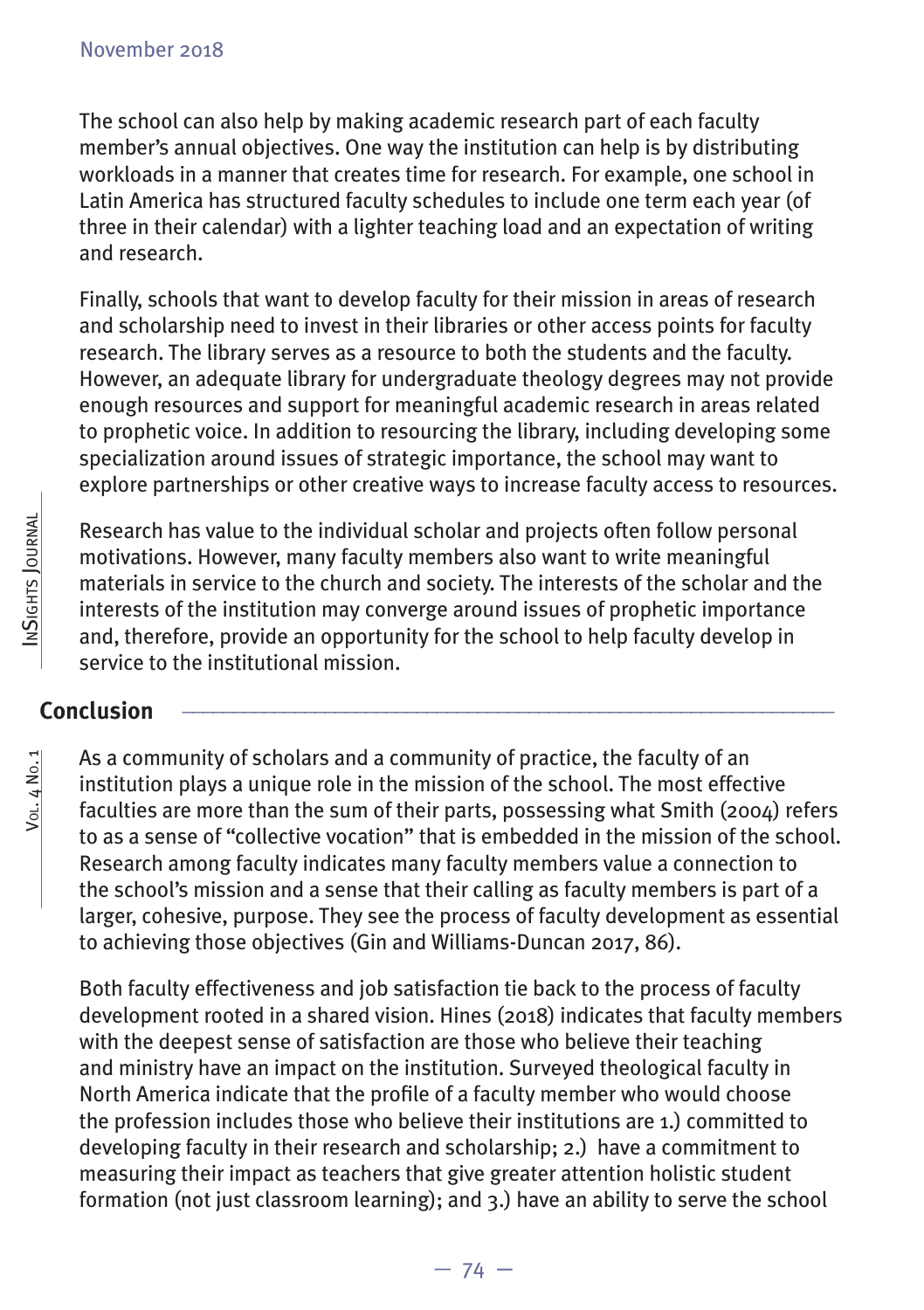

and the larger community through their work (Gin and Williams Duncan 2017, 94). In short, faculty members want to be developed – individually and collectively in ways that reinforce their connection to that vision. One can imagine that if the research conducted among North American faculty members were repeated in a Majority World context, the results would be similar, with perhaps an even greater commitment to a collective calling by those from more communal cultures. The faculty is the most important resource of the school. Investment in their development, individually and collectively, is among the most strategic paths for the institution to sustain in its mission.

#### **References**

- Africa Leadership Study. 2016. http://www.africaleadershipstudy.org/wp-content/ uploads/2016/07/AfricaLeadership\_17Insights\_v6.2.pdf Accessed September 2018.
- Alford, Ken and Tyler Griffin. 2018. "Establishing a Quality Faculty Mentoring Program." *Fundamentals of Faculty Development: An Academic Briefing Report. Madison, WI:* Magna Publications.
- Banks, Robert J.1999 *Reenvisioning Theological Education: Exploring a Missional Alternative to Current Models*. Grand Rapids, MI: Eerdmans.
- Bowers, Paul. 2007. "Theological Education in Africa: Why does it matter?" A paper given AIM-SIM Theological Education Consultation, held in Honeydew, South Africa, 19-23 March 2007. https://www.theoledafrica.org/OtherMaterials/Files/TheologicalEducationInAfrica\_ WhyDoesItMatter.pdf
- Cannell, Linda. 2006. *Theological Education Matters: Leadership Education for the Church*. Newsburgh, IN: EDCOT Press.
- Cheeseman, Graham. 2018. "Definitions and Concepts in Faculty Development." In *Leadership in Theolgoical Education, Volume 3: Foundations for Faculty Development*, ed. Fritz Deininger and Orbelina Eguizabal. Langham Global Library, Carlisle, UK. Kindle edition.
- Cobb, Joseph Hough and John. 1985. *Christian Identity and Theological Education*. Atlanta: Scholars Press.
- Contreras, Jennifer. 2016. *A Phenomenological Study of the Prpearation and Career Paths of Adacmin Deans in Church of God Institutions of Theolgocal Education in Latin America*. PhD diss., Biola University. Cited by Eguiabal, Orbelina. 2018. "Developing Academic Leaders Among the Faculty." In *Leadership in Theolgoical Education, Volume 3: Foundations for Faculty Development*, ed. Fritz Deininger and Orbelina Eguizabal. Langham Global Library, Carlisle, UK. Kindle edition.
- Deininger, Fritz. 2018. "The Role of Faculty in Theological Education." In *Leadership in Theolgoical Education, Volume 3: Foundations for Faculty Development*, ed. Fritz Deininger and Orbelina Eguizabal. Langham Global Library, Carlisle, UK. Kindle edition.
- Edgar, Brian. The Theology of Theological Education. Accessed September 2018, http://brian-edgar. com/wp-content/uploads/downloads/2010/05/Theology\_of\_Theological\_Education.pdf
- Eguiabal, Orbelina. 2018. "Developing Academic Leaders Among the Faculty." In *Leadership in Theolgoical Education, Volume 3: Foundations for Faculty Development*, ed. Fritz Deininger and Orbelina Eguizabal. Langham Global Library, Carlisle, UK. Kindle edition.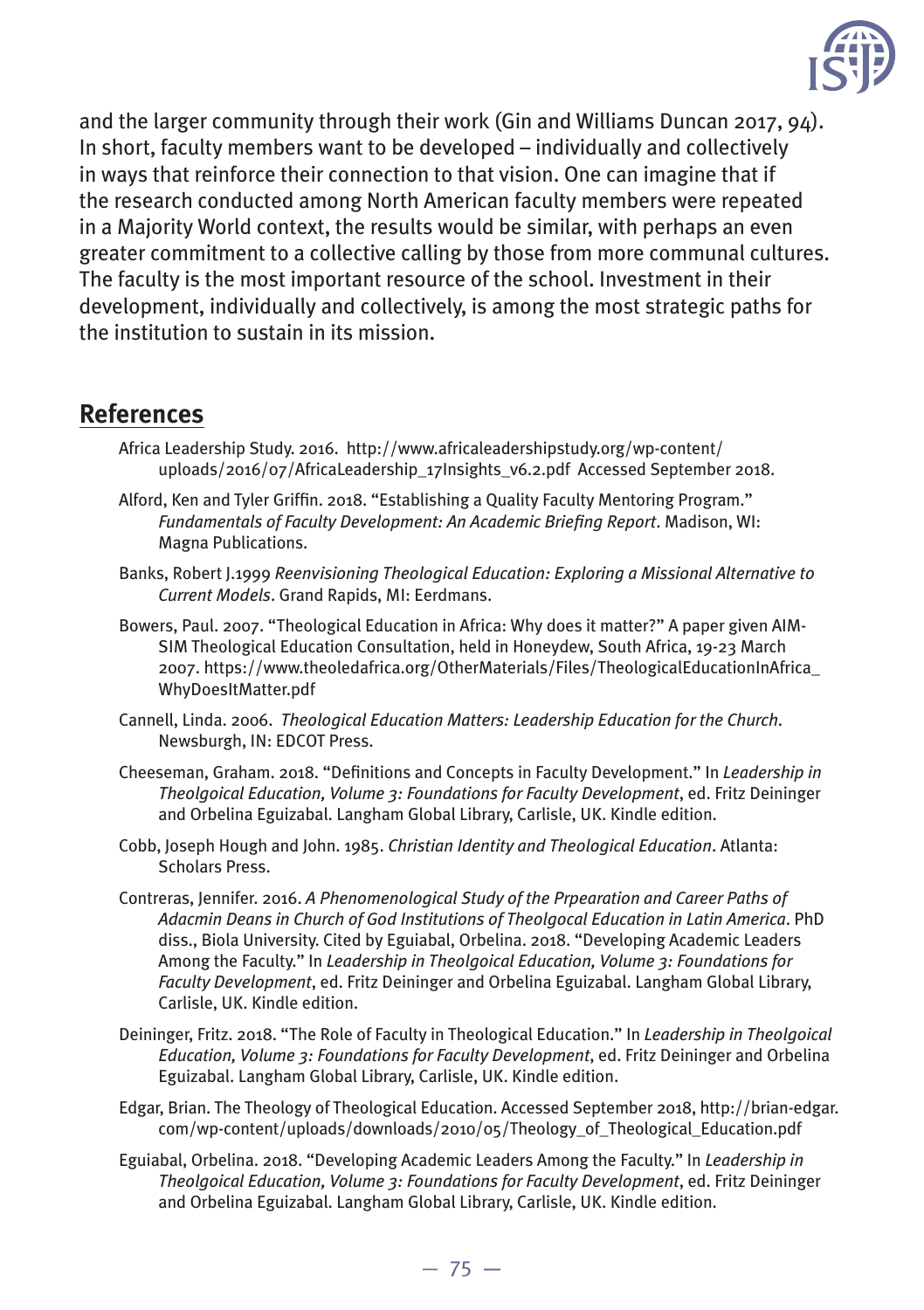- Freire, Paulo. 2000. *Pedagogy of the Oppressed 30th Anniversary Edition*. Translated by Myra Bergman Ramos. New York: Continuum, 1970.
- Gin, Deborah and Stacy Williams-Duncan. 2017 "Three Insights about Faculty Development in Theological Education" Theological Education, vol. 50 no. 2; 79-101.
- Hines, Susan. 2018. "How to Evaluate Your Faculty Development Services." *Fundamentals of*  Faculty Development: An Academic Briefing Report. Madison, WI: Magna Publications.
- Hunter, Evan. 2014. *Stakeholder Perspectives of Contextual Engagement of PhD Programs at Select Evangelical Seminaries in the Majority World*. PhD diss., Trinity Evangelical Divinity School.
- Jenkins, P. 2001. *The Next Christendom: The Coming of Global Christianity*. New York: Oxford University Press.
- Kelsey, David. 1992. *To Understand God Truly*. Louisville: Westminster/John Knox.
- Knowles, Malcolm S., Elwood F. Holton, and Richard A. Swanson. 2011. *The Adult Learner: The Defi nitive Classic in Adult Education and Human Resource Development*. 7th ed. Amsterdam: Elsevier.
- Labberton, Mark. 2018. "Discernement in the Whirlwind" https://www.fuller.edu/wp-content/ uploads/2018/07/DiscernmentInTheWhirlwind.pdf Accessed September 2018.
- Lee, Alison, and David Boud. 2009. "Framing Doctoral Education as Practice." In *Changing Practices of Doctoral Education*, ed. David Boud and Alison Lee, 12-23. New York: Routledge.
- McLean, Jeanne P. 1999. *Leading from the Center: The Emerging Role of the Chief Academic Officer in Theological Schools*. Scholars Press Studies in Theological Education. Atlanta: Scholars Press.
- Nerad, Maresi, and Mimi Heggelund. 2008. *Toward a Global PhD?: Forces and Forms in Doctoral Education Worldwide*. Seattle: Center for Innovation and Research in Graduate Education in association with University of Washington Press.
- Ngaruiya, David K. 2017. "Characteristics of Influential African Christian Leaders." In African *Christian Leadership: Realities, Opportunities, and Impact*. New York: Orbis Books, 29-48.
- Pazmino, Robert. 1997. *Foundational Issues in Christian Education: An Introduction in the Evangelical Perspective*. 2nd ed. Grand Rapids: Baker.
- Poerwowidagdo, Judo. 2003. "Challenges to Christian Higher Education in Asia: Perspectives of a University President." *Christian Higher Education* 2 (1):35-47.
- Smith, Gordon T. 2002. "Attending to the Collective Vocation," in *The Scope of our Art: The Vocation of the Theological Teacher*. Ed. L.G. Jones and Stephaine Paulsell. Grand Rapids, MI: Eerdmans.
- Smith, Gordon T. 2004. "Faculties that Listen, Schools that Learn: assessment in theological education." In M.L. Warford (Ed.), *Practical Wisdom on Theological Teaching and Learning*. New York: Peter Lang.
- Smith, Gordon T. and Charles M. Wood. 2003. Learning goals and the assessment of learning in theological schools: a preliminary survey. *Theological Education* 39 (1):17-29.
- Smorynski, Henry. "Making Faculty Development an Institutional Value and a Professional Practice." Fundamentals of Faculty Development: An Academic Briefing Report. Madison, WI: Magna Publications. 2018.
- Starcher, Richard L. 2003. *Africans in Pursuit of a Theological Doctorate: A Grounded Theory Study of Theological Doctoral Program Design in a Non-Western Context*. PhD diss., University of Nebraska.

 $-76-$